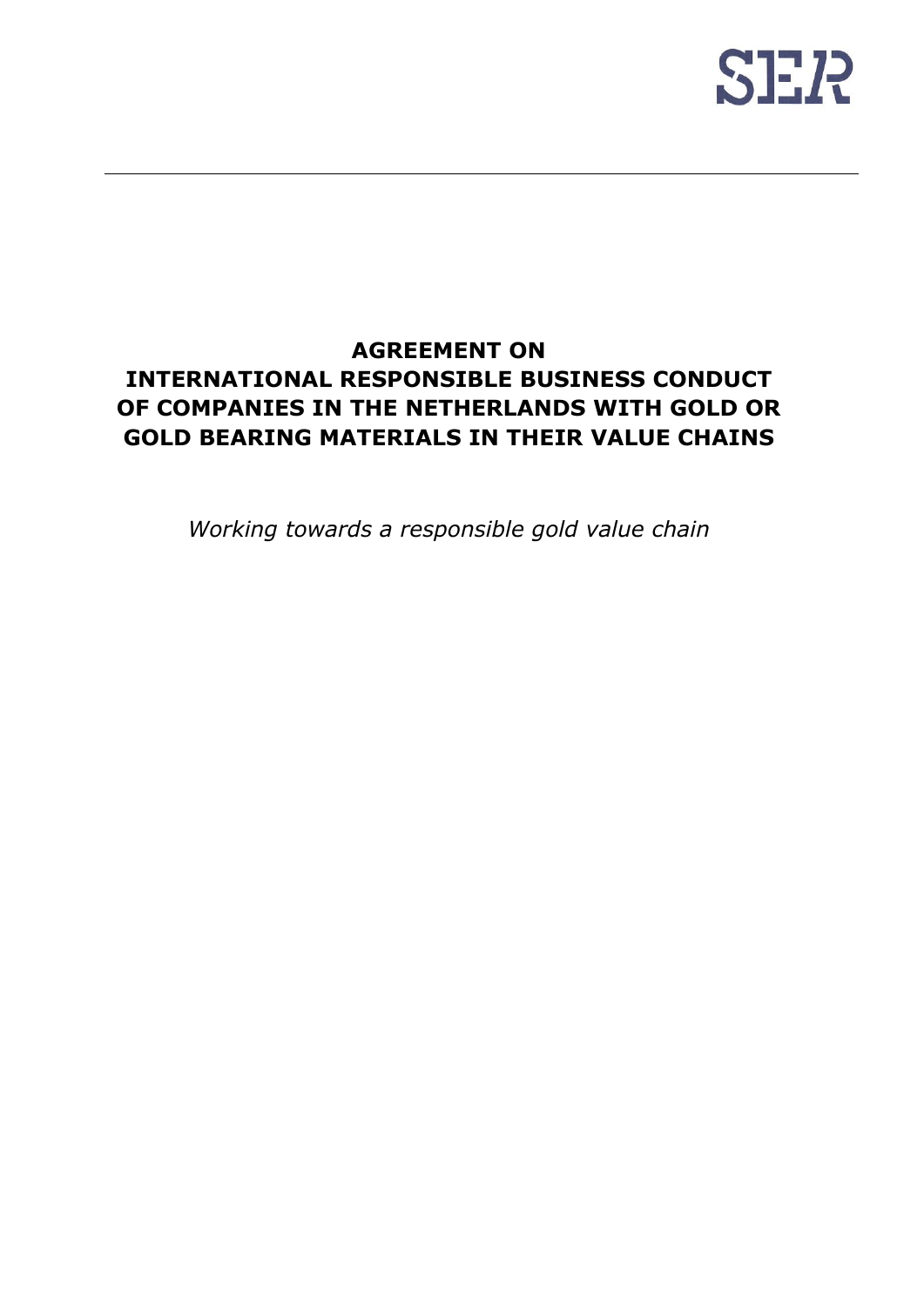## **Contents**

| 1.                                                                                        |                                                                        |  |  |
|-------------------------------------------------------------------------------------------|------------------------------------------------------------------------|--|--|
| 2.                                                                                        |                                                                        |  |  |
| 3.                                                                                        |                                                                        |  |  |
| 4.                                                                                        |                                                                        |  |  |
| 5.                                                                                        |                                                                        |  |  |
| 6.                                                                                        |                                                                        |  |  |
| 7.                                                                                        |                                                                        |  |  |
| 8.                                                                                        |                                                                        |  |  |
|                                                                                           |                                                                        |  |  |
| Annex I: List of issues and risks in mining and processing of gold                        |                                                                        |  |  |
|                                                                                           |                                                                        |  |  |
| Annex III: Joint forces to tackle child labor - from gold mines to the electronics supply |                                                                        |  |  |
|                                                                                           |                                                                        |  |  |
|                                                                                           | Annex IV: Planned Composition of the Steering Group and Working Groups |  |  |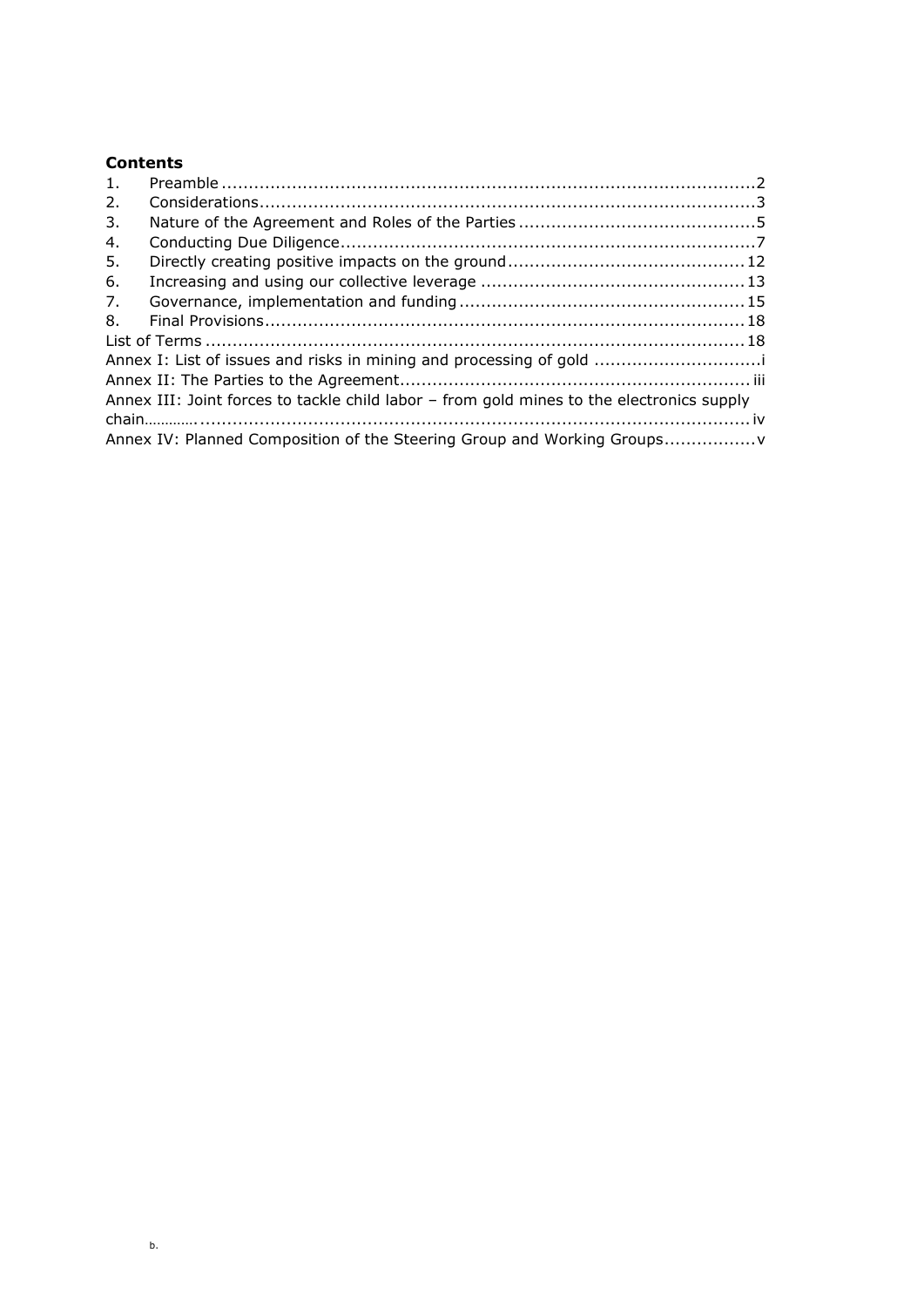## <span id="page-2-0"></span>**1. Preamble**

By means of this Agreement, the Parties aim to achieve a material positive impact in the international gold supply chain and reduce (potentially) adverse human rights impacts and/or negative environmental impacts. In the context of this Agreement, the Parties promote individual company due diligence and joint efforts to directly alleviate adverse impacts and contribute to the increase of supply and demand of gold produced under improved social and environmental conditions. The Parties endeavour to cooperate in finding and implementing solutions to address problems that companies cannot solve individually.

The Parties to the Agreement accept the OECD Guidelines for Multinational Enterprises and the UN Guiding Principles on Business and Human Rights as the reference for International Responsible Business Conduct in a globalised economy. The Parties realise that companies, in their endeavour to act in conformity with these guidelines and principles, face challenges including the lack of adequate and easily available information on actual and potential human rights violations and environmental impacts. The complexity of the international value chain and its (potential) connection to conflict affected and high-risk areas, calls for collective leverage to prevent or mitigate adverse impacts. By participating in this Agreement and by working together, the Parties are committed to support companies in their implementation of the OECD Due Diligence Guidance for Responsible Supply Chains of Minerals from Conflict-Affected and High-Risk Areas. Simultaneously, the Parties ambitiously strive for concrete positive impact in and around gold mines and in collecting and recycling waste from electrical & electronic equipment (e-waste). Signifying the transition towards a circular economy, the Parties regard e-waste as a valuable resource, rather than a waste. Companies adhering to this Agreement will benefit from the shared and collective knowledge of the parties, opportunities for collective leverage and support from the Parties for their endeavours to follow the OECD due diligence guidance.

The Parties promote respect for human rights, working conditions and environmental protection throughout the international gold sector and will liaise with their counterparts at the European, UN, OECD and other international levels and in their networks. They will motivate other companies, trade associations, governments, trade unions and civil society organisations worldwide to join their efforts and therewith increase the impact of this Agreement.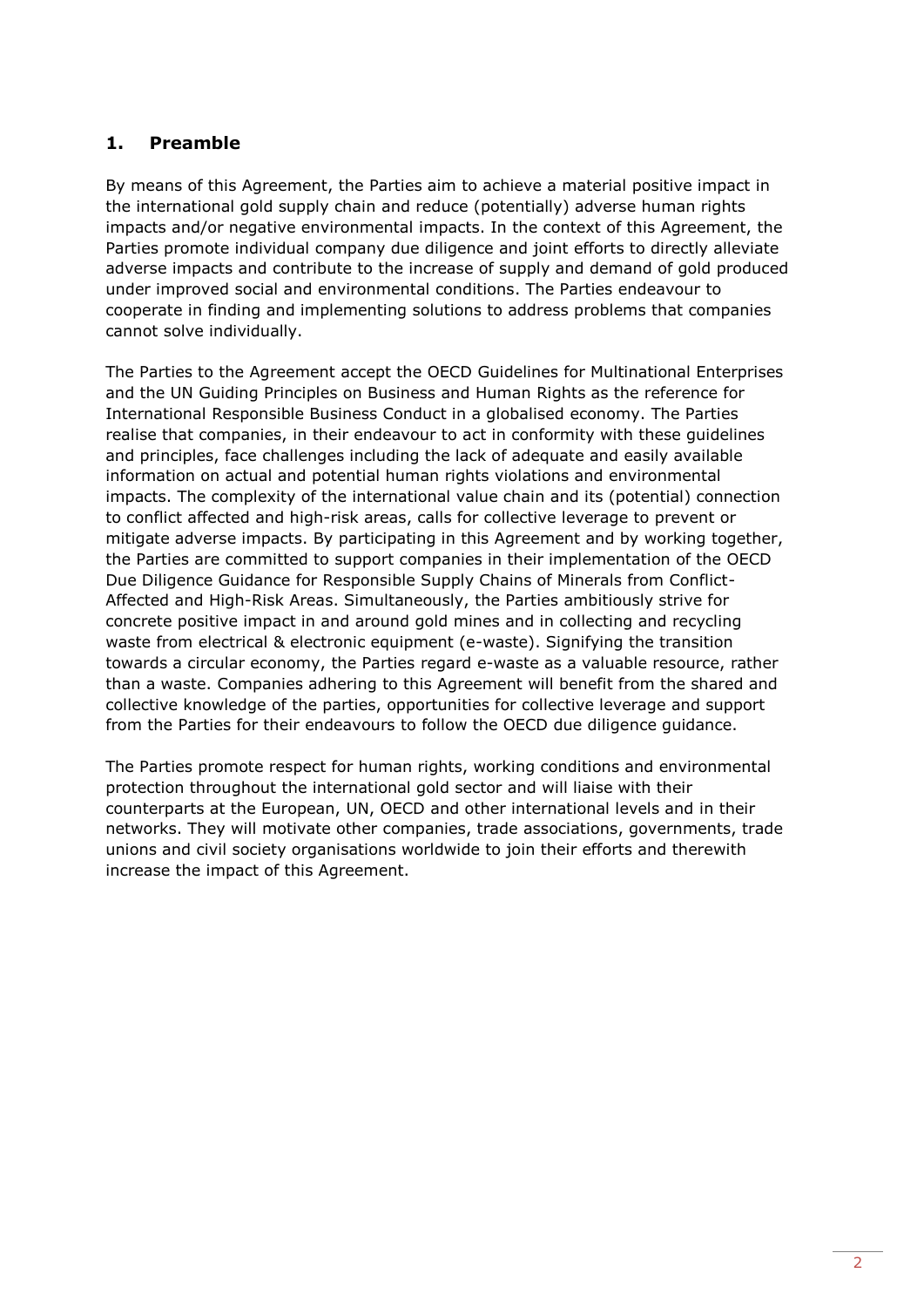### **WHEREAS:**

## <span id="page-3-0"></span>**2. Considerations**

- <span id="page-3-1"></span>2.1 The mining and processing of gold are associated with a heightened risk of violations of human rights, labour rights and environmental safeguards, as set out in the 2014 KPMG CSR sector risk assessment<sup>1</sup> and the 2015 Profundo report<sup>2</sup>. Based on these reports, parties have identified risks and (potential) issues as listed in Annex I. The most pressing ones are prioritized in and around mines, with specific concerns regarding Artisanal and Small Scale Mines (ASM);
- 2.2 In its utilisation of natural capital, humanity is reaching the capacity of the earth. A transition towards a circular economy can address the increasing demand for raw materials and the worldwide strain on sustainability by enabling the efficient and sustainable production and consumption of materials through i.a. urban mining, eco-design of products and materials, product life-time extension and recycling.<sup>3</sup>
- 2.3 Through the international gold supply chain, companies that handle gold or gold bearing materials are at risk of being linked or (indirectly) contributing to human rights violations and/or violations of environmental safeguards;
- 2.4 The Dutch gold sector can be summarised in a few sentences:
	- From an international perspective, the Dutch gold sector is relatively small;
	- There has been an increase in the amount of electronic scrap that contains gold and that can be recycled;
	- In the Netherlands, gold is primarily used in jewellery, electronics, for savings and monetary stock (bullion gold);
	- In addition to the relevance of gold to the financial sector (project financing and investments in gold mining companies as well as in bullion), the gold sector consists predominantly of downstream supply chain actors, either engaged in selling finished products, subcontracting assembly or supply of products or turning semi-finished products into final products.
	- The Dutch specialised jewellery sector is rather structured, with many goldsmiths and jewellers sourcing a substantial share of their products from a relative small number of wholesalers or manufacturers;
	- Based on the CBS-trade figures for gold<sup>[2](#page-3-1)</sup>, it is estimated that a large percentage of the gold that is being used in the Netherlands' jewellery sector comes from recycled sources;
- 2.5 The normative landscape is becoming more and more explicit and companies are expected to exercise their responsibility to respect human rights and environmental safeguards and to be transparent about this. They are also expected to address issues such as money laundering and tax evasion, with the intention of eliminating these issues in the international supply chain;
- 2.6 The above is reflected in EU, international and national laws and various international guidelines, including the OECD Guidelines for Multinational Enterprises (the "OECD Guidelines"), the OECD Due Diligence Guidance for Responsible Supply Chains of Minerals from Conflict-Affected and High-Risk Areas including a Supplement on Gold (the "OECD Due Diligence Guidance"), the United

<sup>1</sup> [https://www.rijksoverheid.nl/binaries/rijksoverheid/documenten/rapporten/2014/09/01/mvo-sector-risico](https://www.rijksoverheid.nl/binaries/rijksoverheid/documenten/rapporten/2014/09/01/mvo-sector-risico-analyse/mvo-sector-risico-analyse.pdf)[analyse/mvo-sector-risico-analyse.pdf.](https://www.rijksoverheid.nl/binaries/rijksoverheid/documenten/rapporten/2014/09/01/mvo-sector-risico-analyse/mvo-sector-risico-analyse.pdf)

<sup>2</sup> http://www.profundo.nl/files/download/BUZA1507.pdf.

 $3$  A Circular Economy in the Netherlands by 2050: The government-wide program for a circular economy https://www.government.nl/ministries/ministry-of-infrastructure-and-the-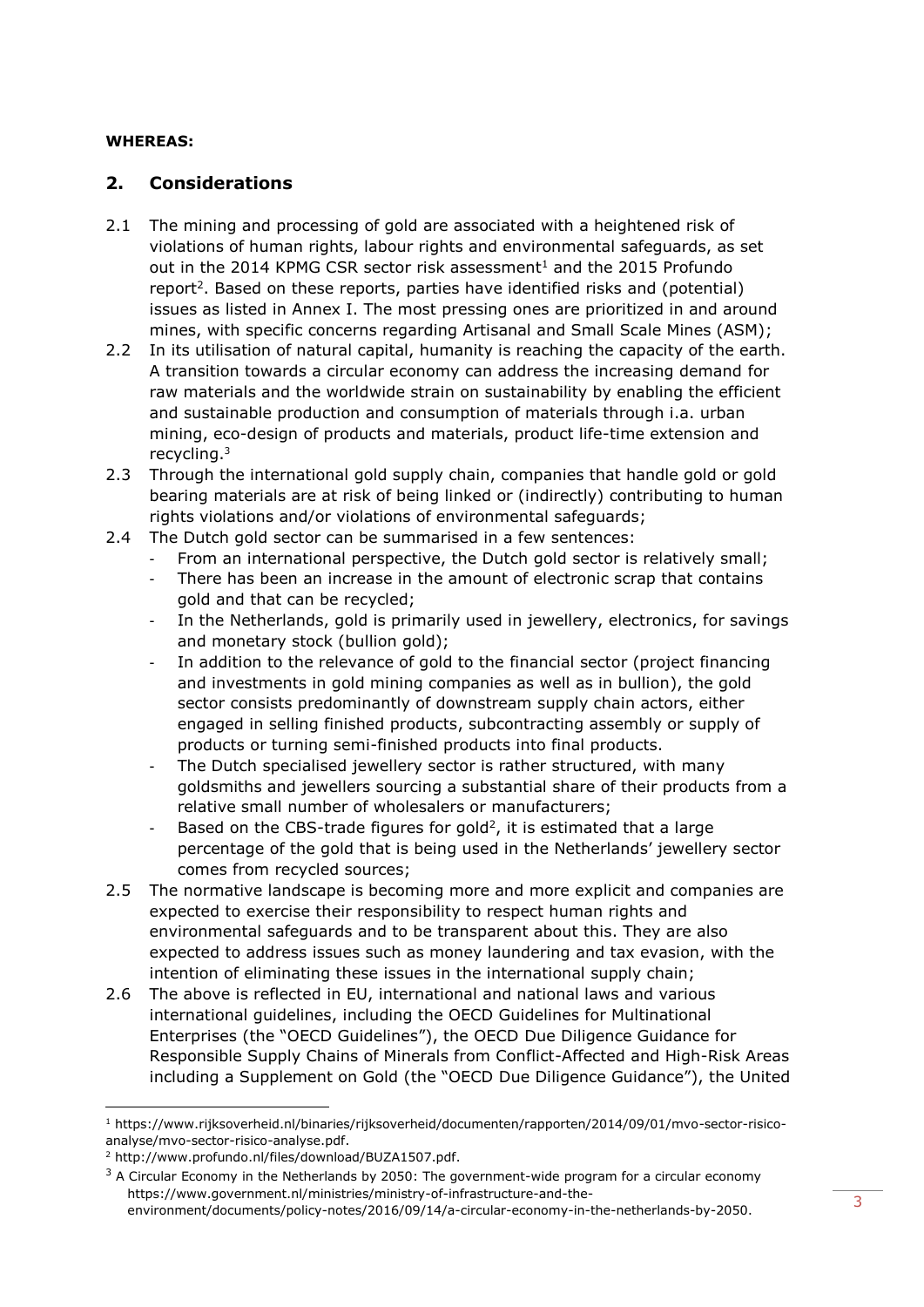Nations Guiding Principles on Business and Human Rights (UNGP), Children's Rights and Business Principles, the ILO Declaration on Fundamental Principles and Rights at Work, the ILO Convention concerning the Minimum Age for Admission to Employment, 1973 (No.138), the ILO Convention concerning the Prohibition and Immediate Action for the Elimination of the Worst Forms of Child Labour, 1999 (No. 182) and the Directive (EU) 2015/849 – Prevention of the use of the financial system for the purposes of money laundering;

- 2.7 All companies, organisations and individuals operating or based in the Netherlands are expected to do business with respect for human rights and environmental safeguards. For Multinational Enterprises (MNE) this is laid down in the OECD Guidelines and the UNGP;
- 2.8 The current scope of application of this Agreement is limited and by itself will not directly lead to a transformation of the international gold sector, rather it encourages good practice regarding the supply and sourcing of gold. Through this Agreement, the Parties intend to set things in motion, make an initial step towards responsible sourcing of gold and function as a catalyst for other companies in the international gold sector;
- 2.9 The Parties promote individual company due diligence and joint efforts to directly alleviate adverse impacts and contribute to the increase of supply and demand of gold produced under improved social and environmental conditions.
- 2.10 In conformity with the UNGP, the Government has the duty to protect human rights and to promote international cooperation for human rights<sup>4</sup>. The Government also endorses the Council of Europe Recommendation on human rights and business of 2 March 2016, which contains guidance to States on the effective implementation of the UNGP, including on the State duty to protect and on strengthening access to remedy for victims of business-related human rights abuse. By fostering agreements like this one, the Government gives substance to the wider governmental duty to protect human rights;
- 2.11 The EU Regulation on Conflict Minerals will require European importers of gold to have due diligence and reporting processes in place to ensure that the imported gold has not contributed to the serious violations as mentioned in the OECD Due Diligence Guidance. The Government will apply the European Regulation on Conflict Minerals in a swift and effective manner;
- 2.12 In its policy letter 'Corporate Social Responsibility Pays Off',<sup>5</sup> the Government highlights the importance of Dutch companies' responsible business behaviour, especially through early identification and prevention of social and environmental risks in international value chains;
- 2.13 In its advisory report 'Agreements on International Responsible Business Conduct (IRBC)' 6 , the Social and Economic Council (SER) states that these Agreements offer companies the opportunity to increase their leverage by working together at sector level with the Government and other parties in order to address specific complex problems in a structured and solution-oriented manner. It advises that arrangements and commitments on IRBC should preferably be laid down in such Agreements;
- 2.14 All parties consider tax avoidance and money laundering as serious matters within the broader issue of corporate social responsibility because it has

<sup>4</sup> UNGP Principle 1 and Principle 10. C.

<sup>5</sup> [https://www.government.nl/binaries/government/documents/policy-notes/2013/06/28/csr-pays-off/csr](https://www.government.nl/binaries/government/documents/policy-notes/2013/06/28/csr-pays-off/csr-pays-off.pdf)[pays-off.pdf.](https://www.government.nl/binaries/government/documents/policy-notes/2013/06/28/csr-pays-off/csr-pays-off.pdf)

<sup>6</sup> [http://www.ser.nl/~/media/files/internet/talen/engels/2014/international-responsible-business](http://www.ser.nl/~/media/files/internet/talen/engels/2014/international-responsible-business-conduct.ashx)[conduct.ashx.](http://www.ser.nl/~/media/files/internet/talen/engels/2014/international-responsible-business-conduct.ashx)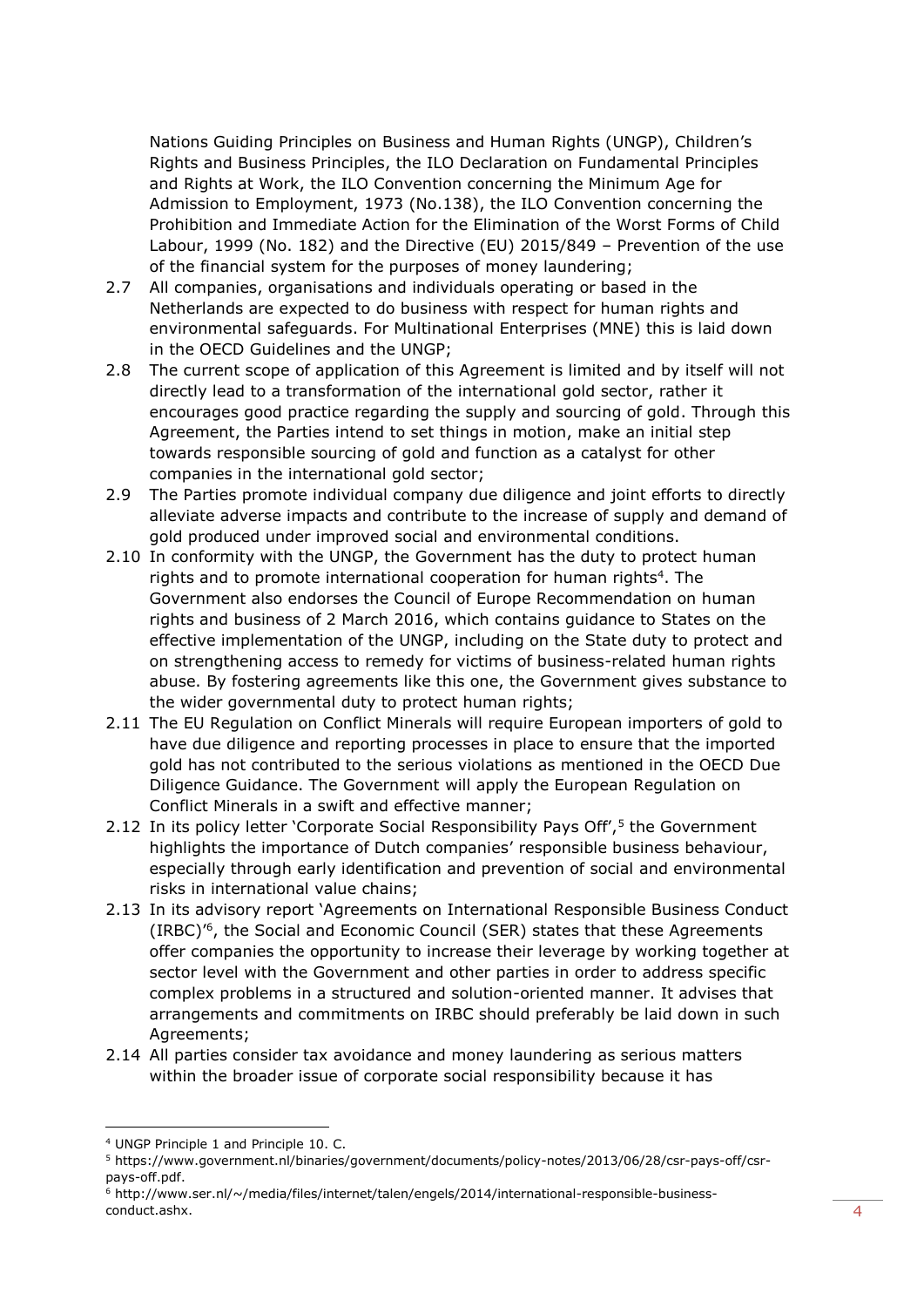potentially serious adverse consequences at all stages in the supply chain<sup>7</sup>;

- 2.15 International Responsible Business Conduct is a prerequisite for a meaningful contribution of businesses to the 17 Sustainable Development Goals (SDGs) that comprise the Agenda for Sustainable Development 2015-2030 as adopted by the United Nations. Efforts to achieve the SDGs in and by the Netherlands are characterised by cooperation among ministries and actors in society (such as private companies and civil society organisations). The following SDGs in particular are relevant to the international gold industry: SDG1: 'no poverty', SDG3: 'good health and well-being', SDG4: 'quality education', SDG8: 'decent work and economic growth', SDG9: 'industry, innovation and infrastructure', SDG11: 'sustainable cities and communities', SDG12: 'responsible consumption and production', SDG14: 'life below water', SDG15: 'life on land', SDG16: 'peace and justice, strong institutions' and SDG17: 'partnerships for the goals'. With this Agreement, the Parties aim to contribute towards these goals;
- 2.16 The Parties acknowledge their obligations under all national and international competition laws and regulations and will act in accordance therewith. It is not the intention of the Parties to restrict competition on the gold market to the disadvantage of consumers. To the best of their knowledge, the Parties are convinced that they concluded this Agreement within the boundaries of European and national competition law.

## <span id="page-5-0"></span>**3. Nature of the Agreement and Roles of the Parties**

- 3.1 This Agreement ("Agreement") will enter into force after the Parties have signed it, on the date it is published in the Dutch Government Gazette (Staatscourant). It has a duration of five years from the date of publication.
- 3.2 The Agreement, possibly in amended form, can be extended by one or more years, one year before expiry, if the Parties agree to do so. A Party may notify the Steering Committee about its unwillingness to extend the Agreement, in which case an extended Agreement does not apply to that Party.
- 3.3 The OECD has published the OECD Due Diligence Guidance as a practical application of the OECD Guidelines for the gold value chain. This Agreement includes a practical application of the OECD Due Diligence Guidance. In case of ambiguity, the OECD Guidelines and the OECD Due Diligence Guidance precede.
- 3.4 For the effective implementation of the OECD Guidelines and the UNGP, stakeholder engagement is considered essential. The multi-stakeholder nature of this Agreement is reflected in the diversity and participation of three constituencies:
	- a. Business: Companies and Trade Associations of downstream companies
	- b. Civil society: Civil society organisations and labour unions
	- c. Government: national government(s) and/or subnational government(s)
- 3.5 The parties to this Agreement (the "Parties", individually: a "Party") are:
	- a. The companies as listed in Annex II (the "Companies");
	- b. The trade associations of downstream companies as listed in Annex II (the "Trade Associations"), representing their member companies (the "Member Companies") 8
	- c. The civil society organisations as listed in Annex II (the "CSOs");

<sup>7</sup> Motion by Members of Parliament Carola Schouten and Rik Grashoff on international policy concerning taxes and tax treaties, no. 25 087.

<sup>&</sup>lt;sup>8</sup> A Member Company signing this Agreement individually is referred to as "Company".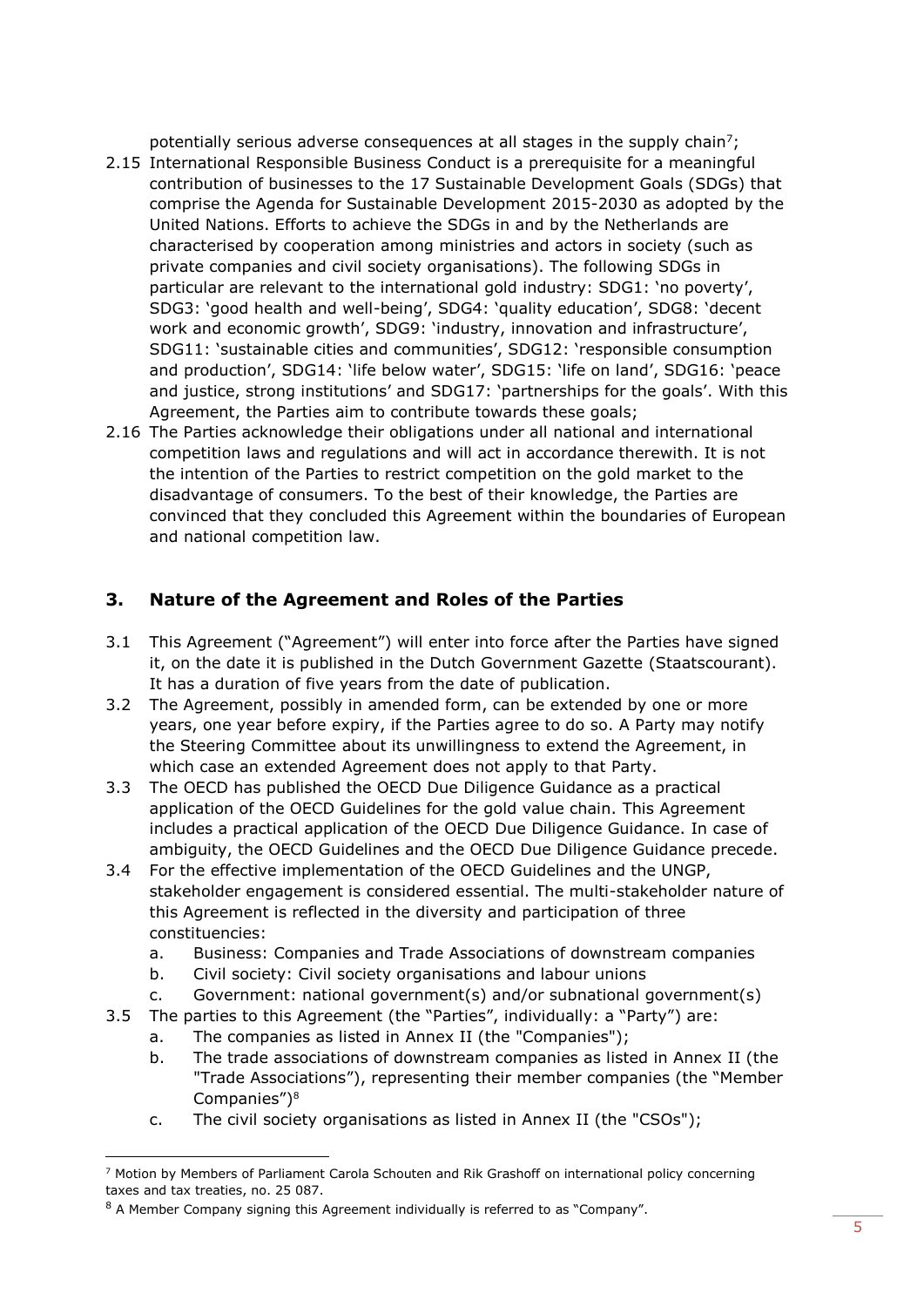- d. The labour unions as listed in Annex II (the "Unions");
- e. The governmental parties as listed in Annex II (the "Government").
- 3.6 Companies generate jobs and prosperity, innovation and economic growth. When dealing with gold or gold bearing materials in their supply chains, the Companies can make a material contribution towards mitigating and preventing adverse impacts in the gold supply chain. Companies can also make a positive contribution to increase the supply and demand of gold produced under improved social and environmental conditions;
- 3.7 Trade Associations provide structure in their sector/trade and can help and support individual Member Companies to implement the Due Diligence Guidance through knowledge distribution and promoting collective best practices.
- 3.8 The role of CSOs is varied. CSOs are important stakeholders for the effective implementation of the OECD Guidelines and the UNGP. They have a constructive role in implementing this Agreement, specifically with regards to positive impact projects and (international) outreach, as well as an independent critical role to monitor public interest (investigate and publish independently about gold supply chain issues). Any finding specifically linked to a Party to this Agreement will be shared with that Party for review and to provide feedback, before publication. That Party will have a minimum of 2 weeks to react and the CSO will incorporate that reaction into the publication.
- 3.9 The role of labour unions is through their international network of unions and organisations promoting the employer-worker-dialogue and the implementation of the ILO conventions.
- 3.10 The Government fulfils several roles: in ensuring that policies focus on sustainable and inclusive growth, in relation to international trade and development cooperation, in bilateral and multilateral diplomatic relations, and as financier, buyer, shareholder, policymaker striving for policy coherence, convening power and coordinator with other agreements on International Responsible Business Conduct.
- 3.11 The Parties are expected to follow up on their commitments as laid down in this Agreement and to contribute to the implementation of the Agreement. For this, they accept accountability towards each other.
- 3.12 The Parties will make known to their staff and management and to external parties that this Agreement has been concluded and that they subscribe to its objectives and will perform the activities described in this Agreement, in as far as they fall within the scope of their organisation. Within 1 month after signing, the Parties will have informed their staff and management and most relevant external parties.
- 3.13 The Parties can communicate individually in support of this Agreement. Collectively, the Parties will agree on shared communication. One of the Parties can communicate on behalf of all the Parties, when agreed upon in the Steering Committee.
- 3.14 The Parties call upon other actors such as investors, traders, financers and users of gold to join their efforts and therewith increase the impact of this Agreement. Therefore, the Agreement is open to the admission of other parties. Other organisations may become a Party or become a supporting organisation to the Agreement (the "Supporting Organisation") as stakeholder on approval of the Steering Committee, based on their merits.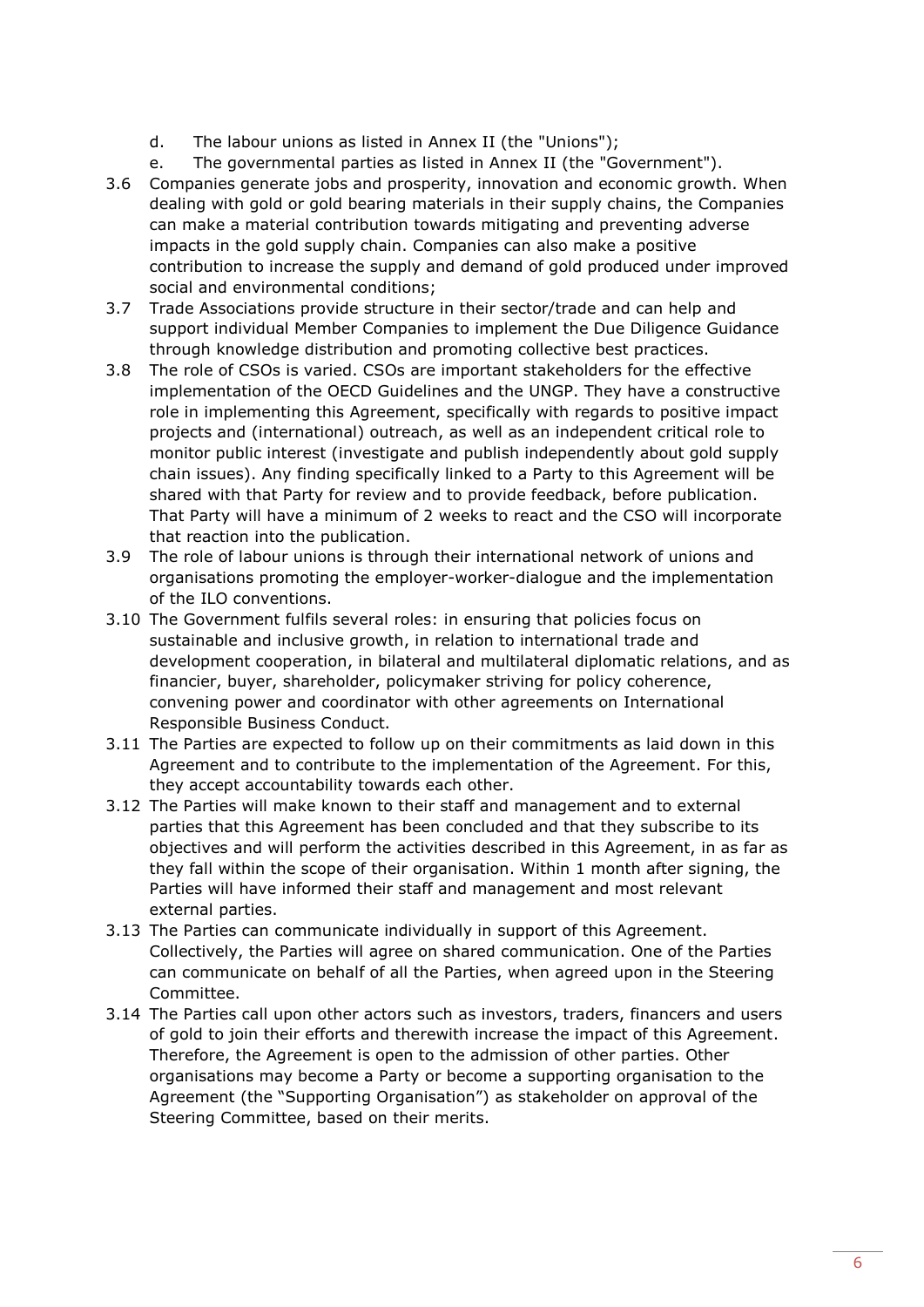## **THE PARTIES AGREE TO THE FOLLOWING:**

## <span id="page-7-0"></span>**4. Conducting Due Diligence**

General

- 4.1 The Parties consider the OECD Due Diligence Guidance as the touchstone for responsible business conduct and manual for implementing due diligence, applicable to all businesses with gold or gold bearing materials in their supply chains.
- 4.2 Due diligence is an on-going, proactive and reactive process through which businesses can ensure that they respect human rights and environmental safeguards and do not contribute to conflict.
- 4.3 Risk-based due diligence refers to the steps businesses should take to identify and address risks in order to prevent or mitigate adverse impacts associated with their activities or sourcing decisions.
- 4.4 In the OECD Due Diligence Guidance "risks" are defined in relation to the potentially adverse impacts, which result from a company's own activities or its relationships with third parties, including suppliers and other entities in the supply chain.
- 4.5 The Parties agree that due diligence efforts should contribute to avoiding or mitigating adverse impacts, promoting progressive improvement to due diligence practices through constructive engagement with suppliers and avoiding a de facto boycott of gold from high risk or conflict affected areas and/or ASM-gold.
- 4.6 The Companies may cooperate to carry out the recommendations in this section through joint initiatives. However, a Company retains individual responsibility for its due diligence, and should ensure that any joint initiative duly takes into consideration circumstances specific to that individual Company.
- 4.7 The OECD Due Diligence Guidance has specified and prioritised the expectations for the gold sector. The purpose of this Guidance is to help businesses respect human rights and avoid (indirectly) contributing to conflict through their sourcing decisions, including the choice of their suppliers. The OECD Due Diligence Guidance recommends all businesses to follow a 5 step framework:
	- 1. Establish a strong company management system that ensures effective due diligence;
	- 2. Identify and assess risks in the supply chain (including extraction, consolidation, transport, trading and export of gold, paying specific attention to the possibilities of gold coming from conflict or high risk areas);
	- 3. Design and implement a strategy to respond to identified risks (thus preventing or mitigating adverse impacts);
	- 4. Carry out or ask for independent third party audits of refiners' due diligence practices (contributing to the improvement of refiner and upstream company's due diligence);
	- 5. Report annually on supply chain due diligence in order to generate public confidence in measures businesses are taking (providing transparency of the supply chain and progress made on mitigating or alleviating identified risks).
- 4.8 The OECD Due Diligence Guidance describes refiners (smelters) as the relevant choke-point in the gold supply chain and defines upstream companies (miners to and including refiners) and downstream companies (from refiners to and including retailers).
- <span id="page-7-1"></span>4.9 The Parties recognise existing industry programmes' standards and systems, certification and verification mechanisms that comply with the OECD Due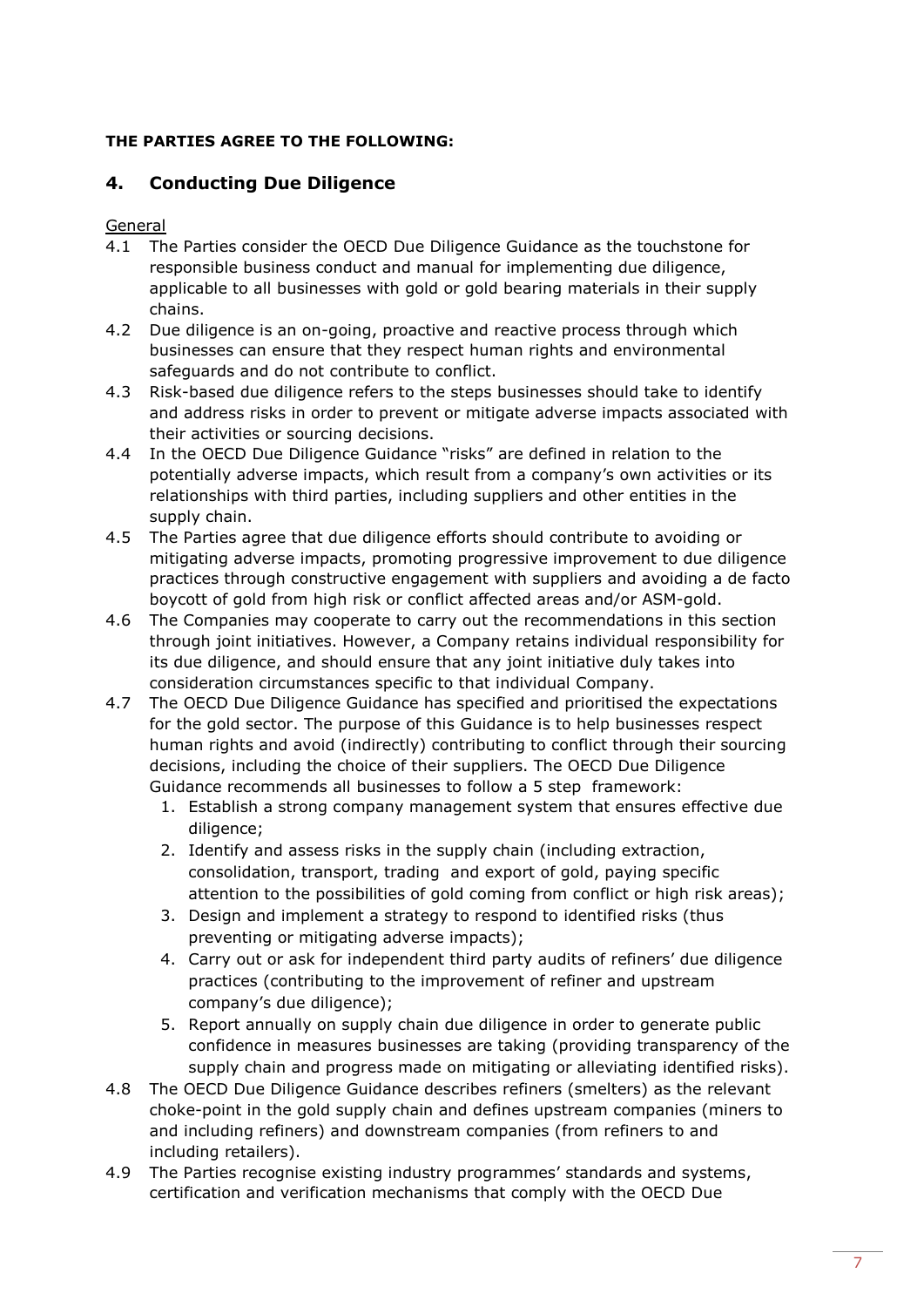Diligence Guidance and will be cross-recognized by the European Union under the conflict minerals regulation as important instruments for supply chain due diligence.

- 4.10 Existing industry programmes such as the Conflict Free Smelter Initiative (CFSI), ITRI Tin Supply Chain Initiative (iTSCi), London Bullion Market Association (LBMA), Responsible Jewellery Council (RJC), Dubai Multi Commodities Centre (DMCC) are currently part of an alignment assessment of industry initiatives with the OECD Due Diligence Guidance. 9 In addition, the Initiative for Responsible Mining Assurance (IRMA) is a multi-commodity assurance program for responsible mining and the Waste Electric and Electronic Equipment LABel of EXcellence (WEELABEX) is a quality standard for collection, storage, transport, processing, recycling and reuse of e-waste.
- 4.11 Referring to the Appendix of the OECD Due Diligence Guidance Suggested Measures to Create Economic and Development Opportunities for Artisanal and Small-Scale Miners and the OECD booklet on Responsible Supply Chains in Artisanal and Small-Scale Gold Mining<sup>10</sup>, specific standards and certifications exist for the mitigation of social and environmental risks in Artisanal and Small Scale Mines (e.g. Fairtrade, Fairmined).
- 4.12 The Parties welcome the alignment assessment of industry initiatives versus the OECD Guidelines as undertaken by the OECD and will actively support its followup actions, in addition to policies under development to promote urban mining, circular-design, a larger uptake of recycled gold and recycling.
- 4.13 Building on this alignment assessment and other authoritative frameworks on audits and risk mitigation, the Parties jointly strive to improve the effectiveness and scope of these standards and their implementation through active engagement with the standard bodies/organisations and by contributing their knowledge and experience.

## In line with the OECD Due Diligence Guidance,

Step 1 (strong management systems):

 $\overline{a}$ 

- 4.14 The Companies will publicly state their supply chain due diligence policy in line with *Annex II of the OECD Due Diligence Guidance* and declare to operate in conformity with the Guidance within 9 months after signing the Agreement.
- 4.15 The Companies will set up an internal management system along the 5 steps of the OECD Due Diligence Guidance, ensuring internal and external accountability, taking responsibility and allocating adequate resources, set up a process to engage with suppliers, establish a system of transparency, information collection and control over the supply chain and have a company (or collaborative) grievance mechanism;
- 4.16 The Companies qualified as upstream companies should as part of their management system:
	- a. Assign unique reference numbers to all input and output batches;
	- b. Coordinate and support physical security measures used by other upstream companies;
	- c. Inspect all shipments for conformity to the information provided by the suppliers on the types of gold, weight and quality information and report any inconsistencies;
	- d. Physically segregate and secure any shipment with unresolved inconsistencies;

<sup>9</sup> https://mneguidelines.oecd.org/industry-initiatives-alignment-assessment.htm.

<sup>&</sup>lt;sup>10</sup> http://www.oecd.org/daf/inv/investment-policy/FAQ\_Sourcing-Gold-from-ASM-Miners.pdf.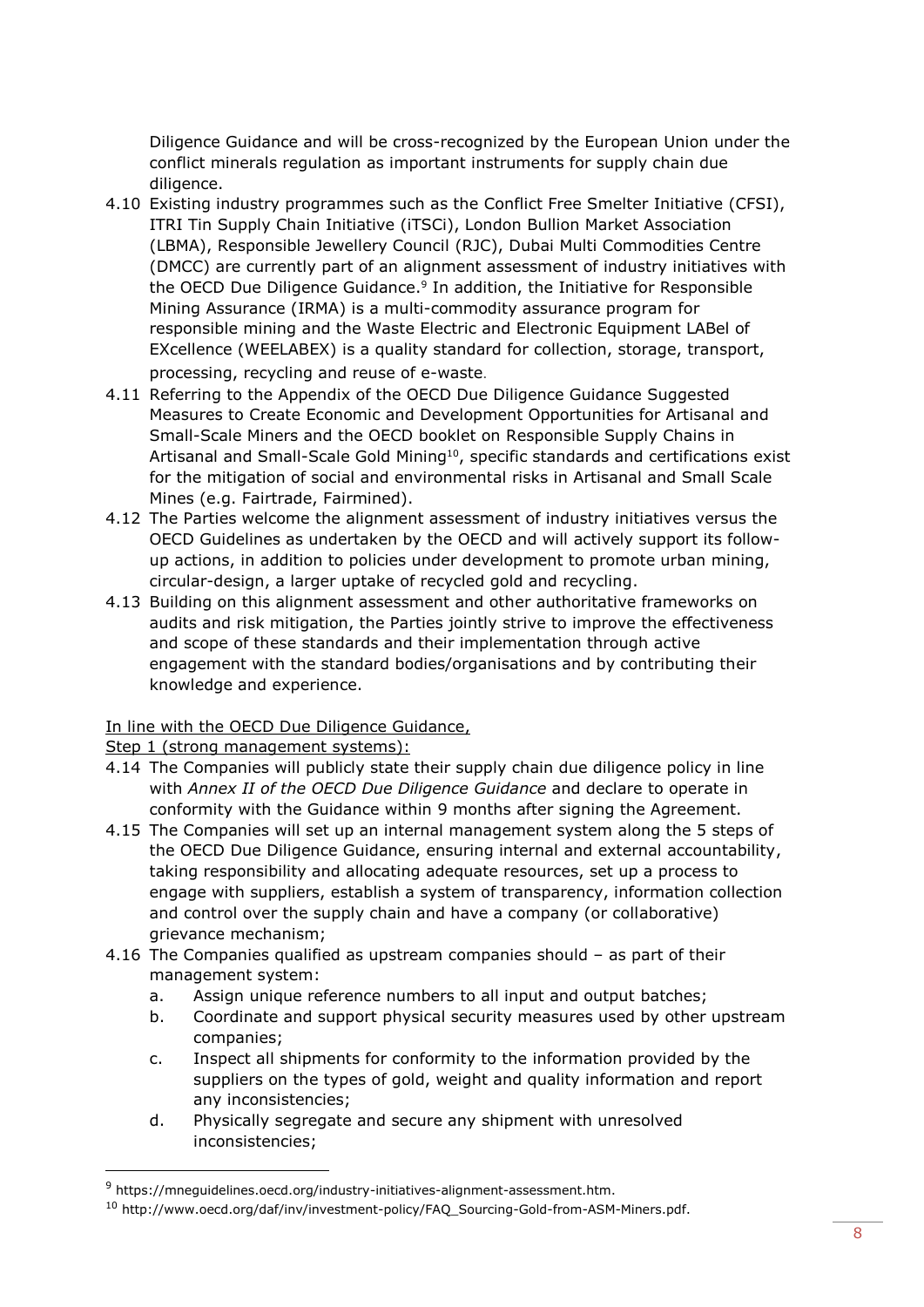- e. Minimise the risk of marginalisation of the legitimate artisanal and smallscale mining sector and/or informal collection of e-waste and – when possible – enable dealing directly with legitimate artisanal and small-scale gold producers and/or legitimate informal collectors/processors of e-waste or their representatives.
- 4.17 The Companies qualified as downstream companies should as part of their management system:
	- a. Request suppliers to provide identification of upstream gold refiners and have a mechanism to pass on this information to downstream customers, if requested to do so. This can be done individually or through (collective) third party mechanisms that collect, process and disseminate the information along the supply chain in an anonymised manner (e.g. conflict minerals reporting template of the CFSI);
	- b. Request verification of due diligence practices of identified refiners. In absence of direct business relationship with refiners, the Companies can apply collective leverage in their efforts to assess the due diligence practices (e.g. through CFSI or by working with suppliers).

## Step 2 (identify and assess risks):

- 4.18 Through their management system, the Companies qualified as upstream companies should – to the best of their ability:
	- a. Identify any red flags<sup>11</sup>;
	- b. Map the factual circumstances of the Company's red flagged supply chain(s) and assess risks.
- 4.19 Through their management system, the Companies qualified as downstream companies should – to the best of their ability:
	- a. Identify the refiners in their supply chain. If they are unable to identify refiners, demonstrate significant improvements in their efforts towards identifying refiners, possibly collaboratively;
	- b. Obtain confirmation of the refiners' due diligence practices to see whether they have identified or reasonably should have identified, any red flags in their supply chains (e.g. using standards as referred to in article [4.9\)](#page-7-1);
	- c. Asses the due diligence practices of the refiners against the OECD due diligence policy and/or determine whether the refiners' due diligence practices have been audited to be in accordance with the OECD Due Diligence Guidance (e.g. using standards as referred to in article [4.9\)](#page-7-1).
- 4.20 No additional due diligence is required for a supply chain where a Company qualified as a downstream company can reasonably determine that red flags do not arise. The Company should however maintain its management system (including step 3), repeat its due diligence regularly and report annually (step 5).

### Step 3 (respond to identified risks):

 $\overline{a}$ 

- 4.21 As part of their management system, the Companies should have a documented process in place describing how they operate in case they have identified red flags within their supply chain, or cannot reasonably exclude them. In such a case a Company should:
	- a. Ensure the findings are reported to senior management;
	- b. Enhance the internal systems of transparency, information collection and control over the gold supply chain;
	- c. Devise and adapt a risk management/remediation plan;

 $11$  As defined in section I under step 2 of the OECD Due Diligence Guidance (p. 79).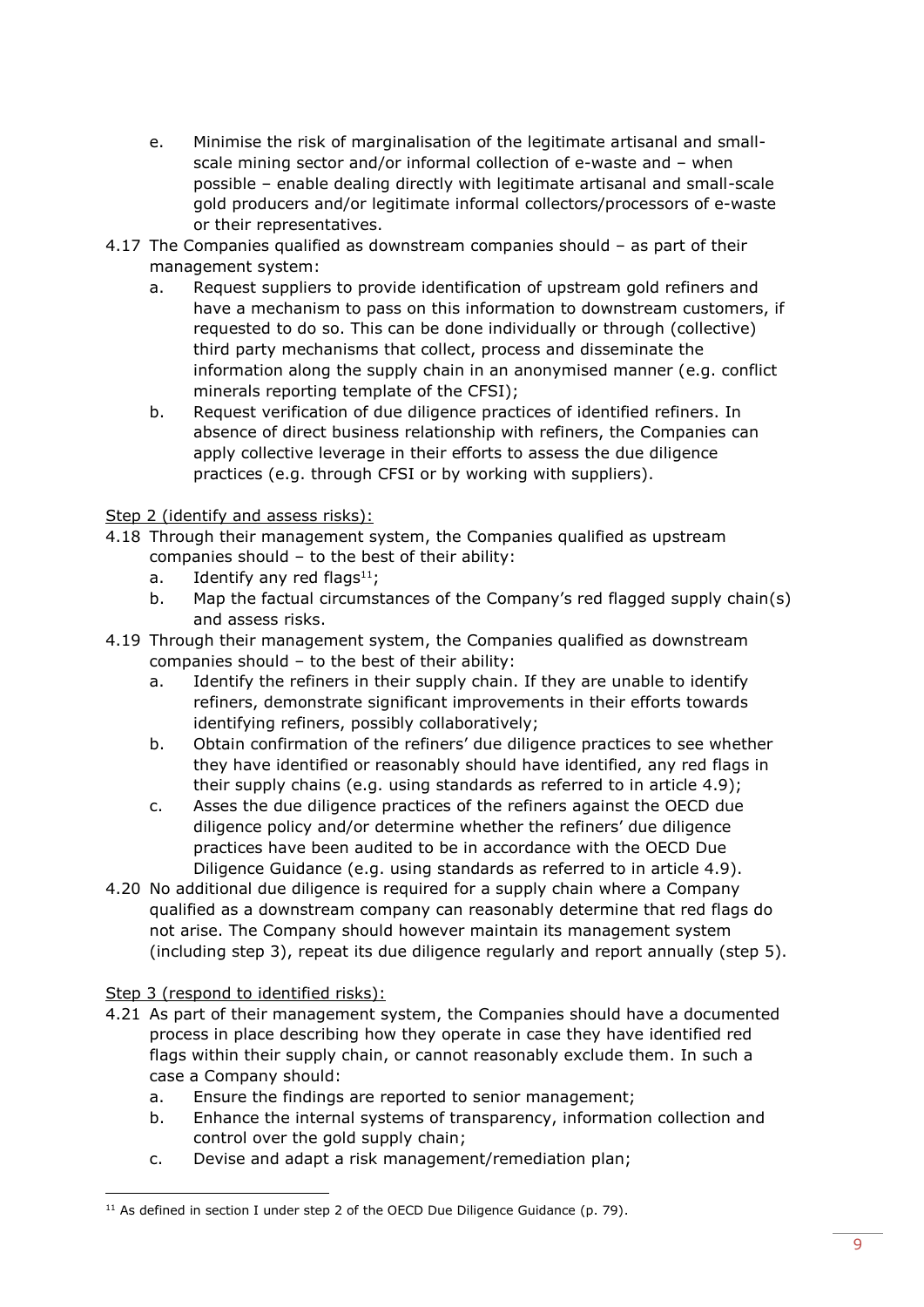- d. Implement the risk management/remediation plan and monitor its performance;
- e. Undertake additional fact and risk assessments after any change in circumstances;

Step 4 (third-party audit of refiners' due diligence practices):

4.22 The Companies should carry out or ask for confirmation of a 3rd party audit of the refiners' due diligence practices against a standard as referred to in article [4.9.](#page-7-1)

Step 5 (report annually):

- 4.23 The Companies shall (help) increase the transparency of the supply chain by publicly reporting annually on the progress they have made in mitigating any adverse effects. The OECD Due Diligence Guidance provides detailed information on reporting requirements for upstream companies, refiners and downstream companies. <sup>12</sup> This includes:
	- a. Company management systems: Report on steps taken to implement Step 1.
	- b. Risk assessment: Report on steps taken to implement Step 2.
	- c. Risk management: Report on steps taken to implement Step 3.
- 4.24 In addition to the above, refiners should also publish the summary audit reports with due regard taken of business confidentiality<sup>13</sup> and other competitive or security concerns. The summary audit report should include:
	- a. Refiner details and the date of the audit;
	- b. The audit activities and methodology, where a standard as referred to in article [4.9](#page-7-1) has not published these details;
	- c. The audit conclusions, as they relate to each step of the OECD Due Diligence Guidance.

## Stimulating and supporting due diligence

- 4.25 The Trade Associations will develop a Code of Practice in accordance with the Guidance, applicable to the Member Companies they represent, within 6 months after signing. Member Companies will be invited and strongly encouraged to follow the Code of Practice and new Members Companies will be obliged to sign up to the Code of Practice<sup>14</sup>.
- 4.26 The Trade Associations will actively provide information and support material to individual Member Companies to raise awareness and help them implement the Code of Practice. Larger Member Companies and Member Companies that are distributors are encouraged to sign this Agreement individually as Company.
- 4.27 The Trade Associations will monitor and annually report on the uptake of the Code of Practice amongst their Member Companies, based on annual, individual self-declaration of Member Companies and periodical sample audits. (Alleged) breaches of the Code of Practice can be brought to the board of the Trade Association by a party of interest.
- 4.28 Following a Code of Practice is recognised as an appropriate implementation of the OECD Due Diligence Guidance, if – at minimum – such a Code of Practice:

<sup>&</sup>lt;sup>12</sup> As defined under step 5 of the OECD Due Diligence Guidance.

<sup>&</sup>lt;sup>13</sup> Business confidentiality and other competitive or security concerns can limit this reporting. However, the identity of the refiner and the local exporter located in red flag locations should always be disclosed except in cases of ending the business relationship.

<sup>&</sup>lt;sup>14</sup> Requirements for new members could be subject to approval of the membership assembly of a Trade Association according to statutory requirements.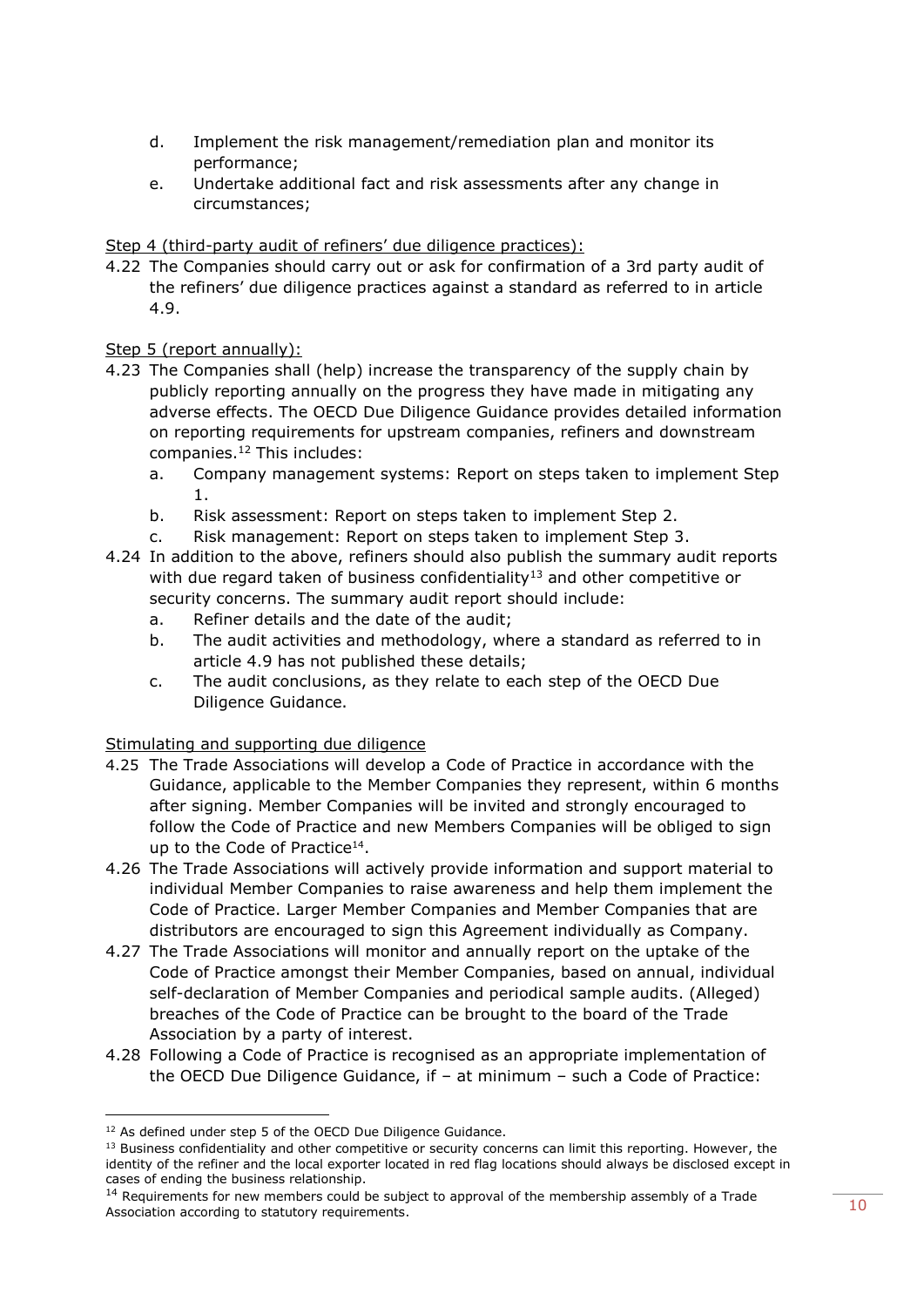- a. Is publicly available;
- b. Is based on the OECD Due Diligence Guidance;
- c. Underlines the goals and ambitions of this Agreement;
- d. States the (collective) supply chain due diligence policy in line with *Annex II of the OECD Due Diligence Guidance*;
- e. Describes the (collective) IRBC risk management system and how individual Member Companies can contribute to it by (inter alia):
	- Requesting suppliers to follow the OECD Due Diligence Guidance;
	- Making inquiries on the refiners that have been identified and how their due diligence practices have been assessed;
	- Asking suppliers to report on any identified upstream risks and how they are managed;
	- Reporting on the number of their suppliers that follow the OECD Due Diligence Guidance, the refiners that have been identified and the management/mitigation of any identified risks;
	- Indicating any difficulties they have incurred in the above steps;
- f. Describes the procedure for (alleged) breaches of the Code of Practice or deficient compliance with the Code of Practice;
- 4.29 The Government will acknowledge the above efforts of the Companies and the Member Companies of Trade Associations, when evaluating the IRBC-related conditions that are imposed on applicants for governmental financial support for international trade under existing trade support instruments;
- 4.30 The Government is committed to procuring gold and gold bearing materials responsibly with respect for human rights and the environment as laid down in the Manifest Responsible Procurement of December 2016 (*Manifest Maatschappelijk Verantwoord Inkopen*) and will report on progress in this area, biannually.
	- a. The Government will make use of the possibilities that exist under European and national law to include IRBC requirements in its procurement processes. Within 2 months after signing of this Agreement, the Government will adapt its procurement conditions (Inkoopbeleid Internationale Sociale Voorwaarden), requesting a due diligence report for risks sectors (as based on the KPMG CSR sector risk assessment), including gold and electronics.
	- b. The Government will pilot the purchasing of electronic equipment in line with its responsible procurement action plan, with the aim to further develop criteria for the procurement of electronic equipment that rewards compliance with the OECD Due Diligence Guidance.
	- c. In case of public tendering (above the EU mandatory threshold) that is relevant to this Agreement, the Government will evaluate a business' due diligence efforts and positive contributions in the supply chain through the bid-documents and may turn to the Parties of this Agreement for additional guidance.
	- d. The Government will make the procurement offices of the national, provincial and local (municipalities) levels of government and the European institutions aware of the OECD Guidelines, OECD Due Diligence Guidance and this Agreement.
- 4.31 The Government will follow the OECD Due Diligence Guidance in all sales and purchases of gold bullions bars by the Government and related institutions and report on it, annually.
- 4.32 The Parties support the phrase *working towards a responsible gold value chain* to be used by the Companies that implement this Agreement and the Member Companies of Trade Associations that follow the Code of Practice in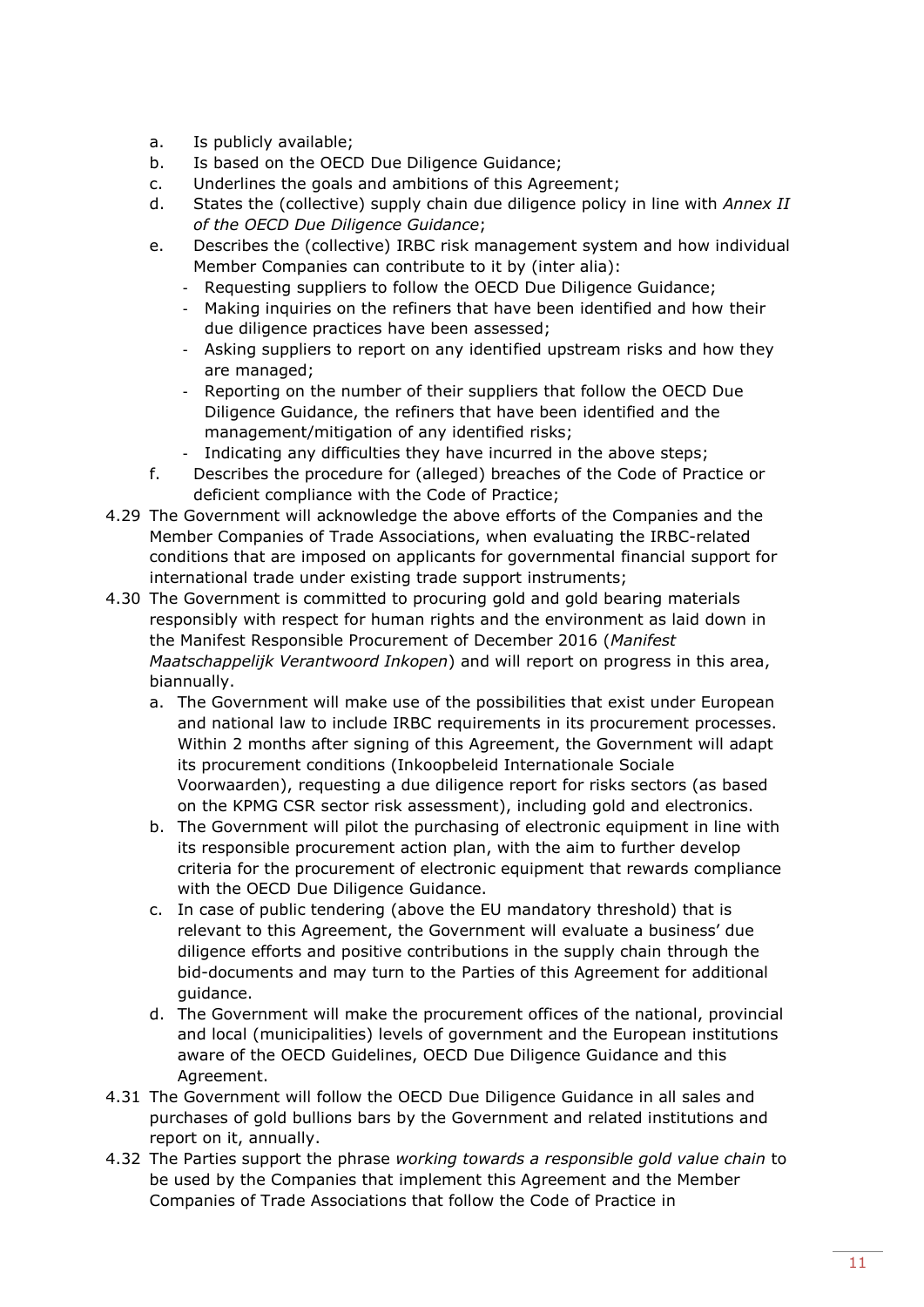communication towards the (general) public. This phrase is not a label and does not declare anything about the origin of gold or the way it has been produced.

- 4.33 The Government commits to also advocate *working towards a responsible gold value chain* as an umbrella term at EU and at international level. It aims to convince at least one other European government to also have an agreement on international responsible business conduct in the gold supply chain or join this Agreement by the end of 2020.
- 4.34 The Parties call upon other companies and trade associations to join this practical implementation of the Guidance.

#### Disclosure of refiners

- 4.35 The Companies are encouraged to voluntarily publicly disclose the refiners they have been able to identify in their value chains and also declare where possible, what due diligence practices refiners are using.
- 4.36 As an alternative to 4.35, the Companies will support disclosure by sending details of the refiners they have identified, including information on the refiners' due diligence practices to the Secretariat (referred to in article [7.7,](#page-16-0) as appropriate). Ensuring safeguards for competitively sensitive information, Trade associations will do so at an aggregate level on behalf of the Member Companies.<sup>15</sup> The Secretariat will collect, process and anonymise the information so that it can be shared with the Parties and provide input for their collective leverage efforts as described in article [6.6.](#page-14-0)
- <span id="page-12-1"></span>4.37 The Parties to this Agreement recognise that public disclosure of refiners improves transparency of the supply chain. The sensitivity and difficulty in obtaining and providing this information is also understood. The Parties share the ambition of improved supply chain transparency and work towards public disclosure of identified refiners as part of the annual reporting on OECD compliance by year 5 of this Agreement. [15](#page-12-1)

## <span id="page-12-0"></span>**5. Directly creating positive impacts on the ground**

- 5.1 In addition to these due diligence efforts, the Parties strive for positive impacts upstream, beyond the refiner, by initiating, supporting, engaging in or contributing to concrete projects, addressing the issues as identified in Annex I. This can take the form of:
	- a. Integrate gold, produced under improved social and environmental conditions in a Company's supply chain;
	- b. Promote gold, produced under improved social and environmental conditions to a Company's customers;
	- c. Contribute a Party's human resources to a project;
	- d. Support a project financially;

- e. Other types of participation to be specified in the specific project plans.
- 5.2 The Parties strive to increase (the portion of) the supply and demand of gold, produced under improved social and environmental conditions, including legitimate ASM-gold and legitimately urban mined. It is recognised that (the production of) such gold should be underpinned by a self-supporting business model.
- 5.3 Positive impact projects that the Parties jointly engage in are concrete, scalable,

<sup>&</sup>lt;sup>15</sup> Business confidentiality and other competitive or security concerns can limit this reporting. However, the identity of the refiner and the local exporter located in red flag locations should always be disclosed except in cases of ending the business relationship.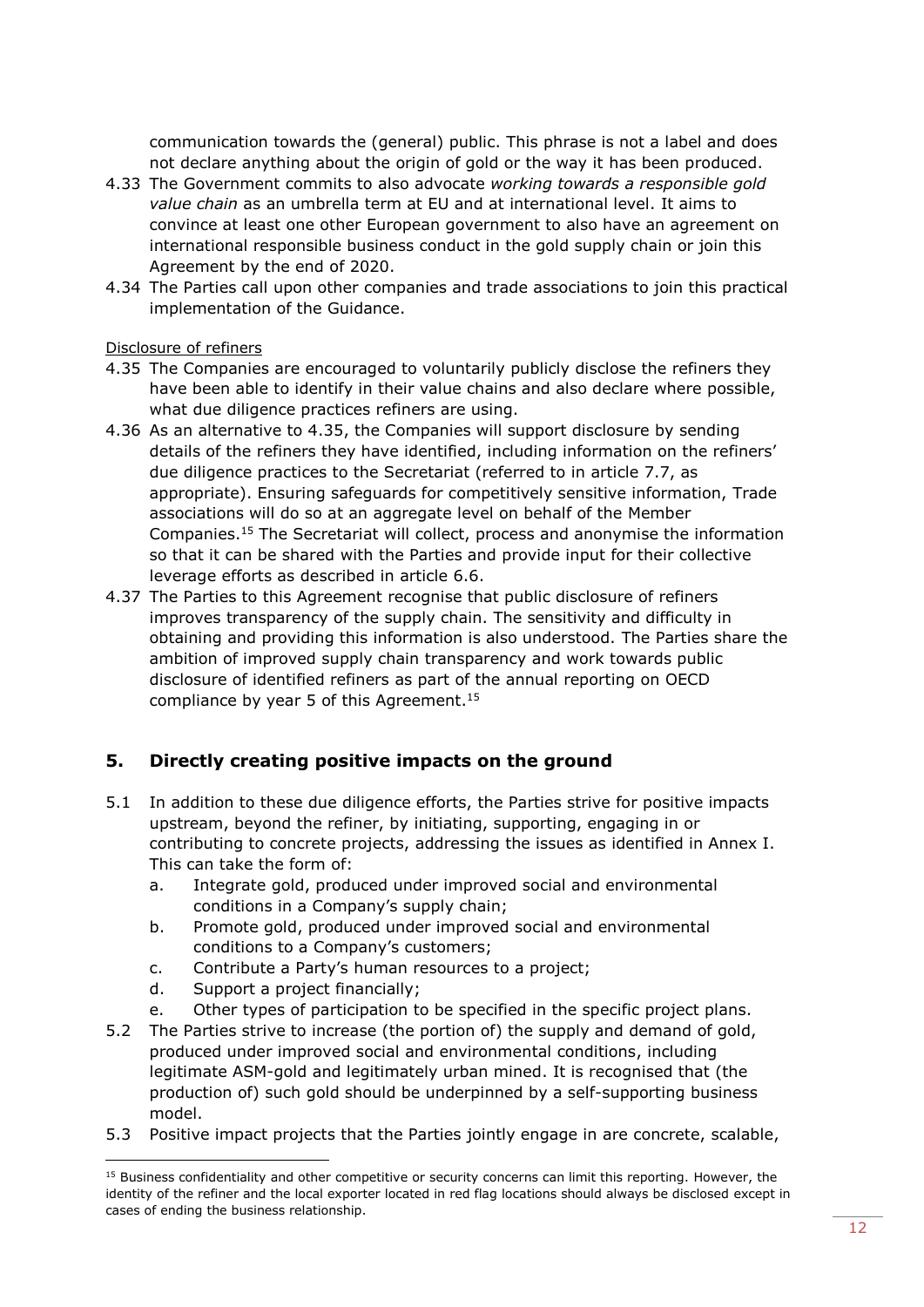long term sustainable and typically contribute to the following tangible results (inter alia):

- a. Improved livelihoods in and around the mines or sites for e-waste collection and processing, in terms of:
	- The number of miners/collectors positively affected;
	- The number of children positively affected;
	- The price paid for gold to the miners or for e-waste to the collectors;
- b. Improved water quality in and around the mines or e-waste collection and processing sites;
- c. Increased supply and demand of gold, produced under improved social and environmental conditions (e.g. as described above), in terms of:
	- The amount of gold, produced under improved social and environmental conditions;
	- The number of (ASM) mines under improved social and environmental conditions;
	- The number of sales points of (ASM-)gold, produced under improved social and environmental conditions;
	- The number of companies that actively integrate (ASM-)gold, produced under improved social and environmental conditions in their products;
- 5.4 Within 3 months after signing the Agreement, the Parties will make a thorough inventory of existing positive impact projects (including projects concerning ewaste). Parties can also propose projects to be developed. Within 3 months thereafter, the potential of all Parties to join or support each project will be catalogued.
- 5.5 Facilitated by the Steering Committee, the Parties will evaluate the projects' contribution to the overall aim of the Agreement and will openly discuss among each other their willingness and possibilities to support a project and allocate means (in kind or financially).
- 5.6 The Parties strive to support positive impact projects when they can have a meaningful and measurable effect. As a first initiative, parties are jointly developing a project to pilot a replicable and scalable approach to reduce child labour in and around an ASM-area (see description in Annex III).
- 5.7 The Parties aim to mobilize funding for these positive impact projects, either from own means or by soliciting funds from third parties.
- 5.8 The actual project management of individual projects is not part of this Agreement. However, a Party can assume responsibility for project management and/or act as liaison between a project and the Parties of this Agreement.
- 5.9 In further support of these projects and to achieve material positive impact, the Parties recognise it is critical to cooperate with other (international) initiatives.

## <span id="page-13-0"></span>**6. Increasing and using our collective leverage**

- 6.1 The Parties acknowledge that the Dutch gold sector comprises more (types of) companies that are not yet part of this Agreement. For example banks, investors, Dutch entities of international mining companies, other technology & electronics companies, etc.
- 6.2 To strengthen their collective leverage, the Parties invite other companies, trade associations and other organisations to sign the Agreement. The Parties aim to bring the number of signatories to 40 within 2 years after signing the Agreement, reflecting the diversity in the gold value chain and focussing on players with significant market impact.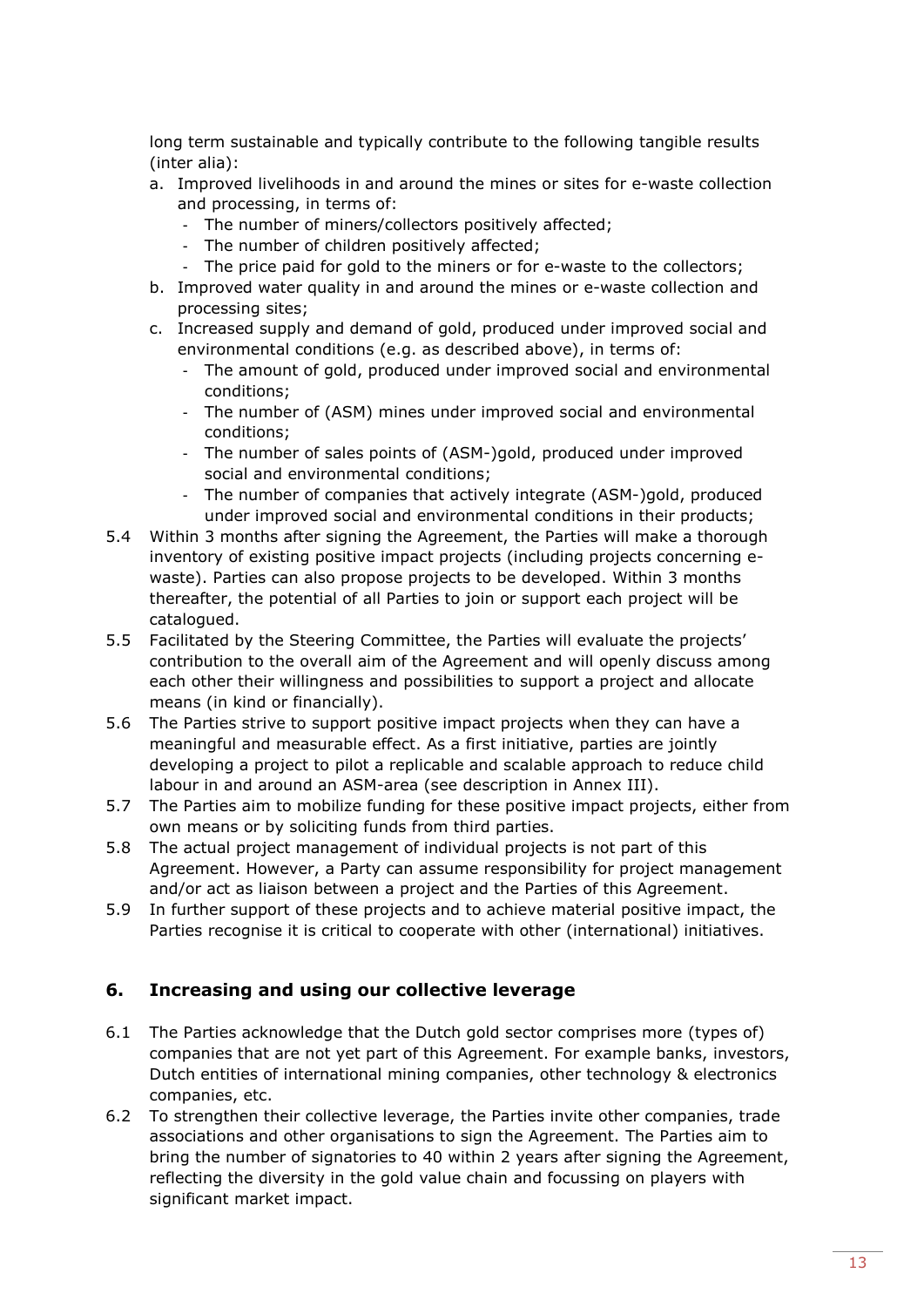- 6.3 In addition, the Parties invite other organisations to join as stakeholder or otherwise, furthering the support for the goals of the Agreement. The Parties aim to have at least 10 such organisations within 2 years after signing the Agreement.
- 6.4 The Parties will collaborate with the European Partnership for Responsible Minerals (EPRM) with the aim of:
	- a. Making use of the knowledge platform of the EPRM to inform due diligence practices in Netherlands;
	- b. Stimulate synergies between the positive impact projects of this covenant and the EPRM funded projects;
	- c. Engage in joint outreach efforts where appropriate.
- 6.5 Individually and collectively, the Parties will inform, exchange knowledge and share expertise on the implementation of due diligence in the gold chain with other relevant stakeholders, initiatives and other sector agreements on International Responsible Business Conduct.
	- a. The Parties are willing to provide their knowledge, experience and expertise with respect to the OECD Due Diligence Guidance and this Agreement to the relevant category managers and departments of the Government, on request.
- <span id="page-14-0"></span>6.6 Collectively, the Parties will use their leverage to:
	- a. Request identified refiners to:
		- Publicly disclose the countries where they source gold from;
		- Publicly disclose the risks identified in their due diligence;
	- b. Work with selected standard setters and certification bodies to:
		- Increase their uptake;
		- Improve the effectiveness of standards and certification schemes;
		- Promote public disclosure of risk assessments
	- c. Promote responsible collection and recycling of E-waste.
		- Increase the number of (electronics) industries that reach a significant (60%+) rate of e-waste recycling;
		- Promote clear policies for e-waste recycling and proper collection and recycling of e-waste in developing countries.
- 6.7 Supported by the other Parties, the Government commits to:
	- a. Draw systematic attention to challenges in the gold supply chain in bilateral contacts with governments of at least two gold-producing countries and countries with (potentially) significant e-waste problems, whether or not these have been raised as actors of concern by parties to the Agreement;
	- b. Explore possibilities to strengthen the use of supplementary corporate social responsibility criteria in public procurements of gold or gold bearing materials by EU institutions;
	- c. In its bilateral contacts, encourage countries that have not yet signed the Minamata Convention on Mercury to do so, ultimately with a view to having the convention enter into force as soon as possible;
	- d. Stimulate gold-producing countries that are not yet participating in the Extractive Industries Transparency Initiative and the Voluntary Principles on Security and Human Rights by reaching out annually to two countries to accede to these initiatives, and itself be active in their boards in 2017 and 2018;
	- e. Set up a collaboration network with Dutch embassies in countries that produce, process and buy gold and/or collect or process e-waste, with two aims: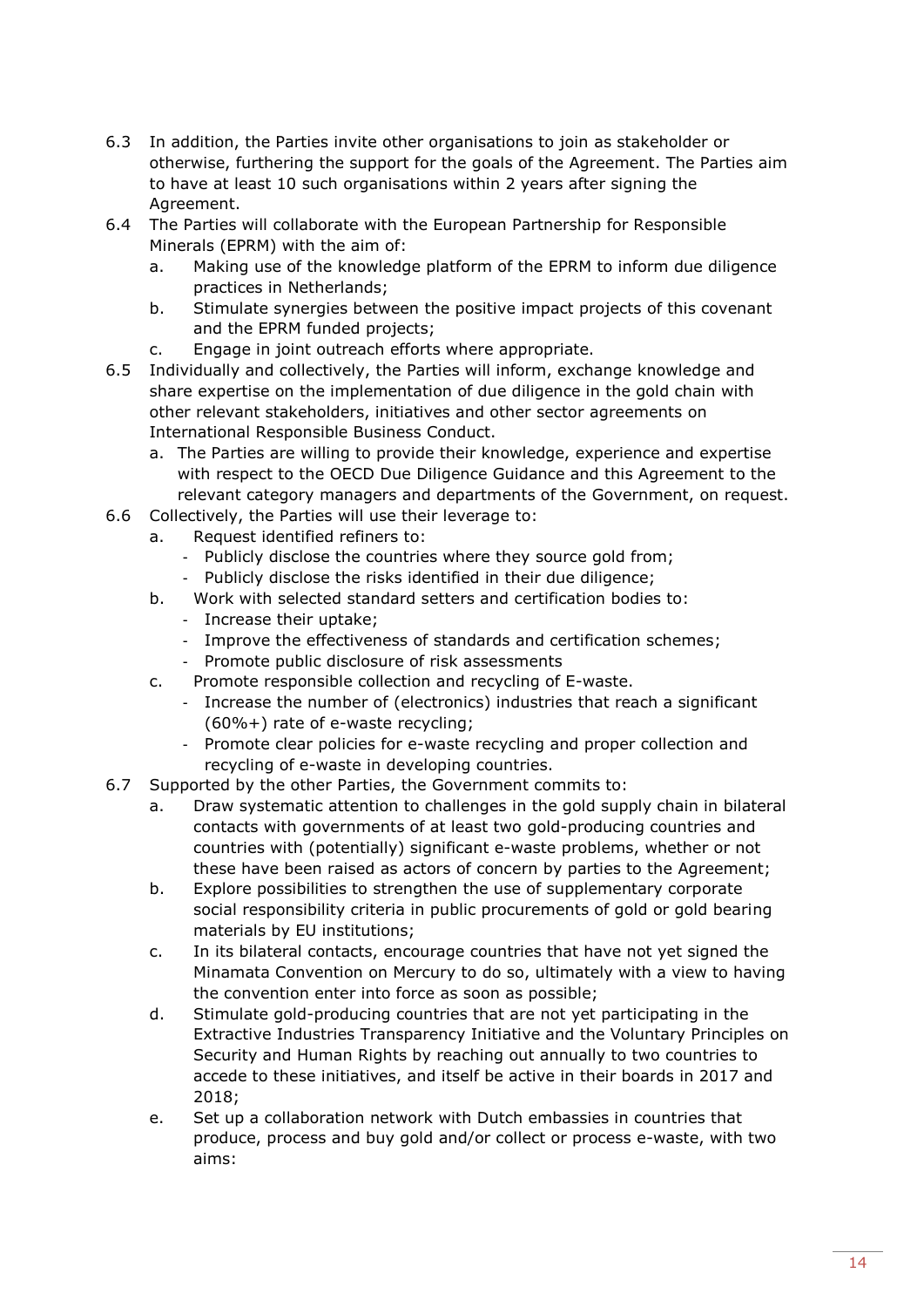- Demand-driven knowledge development of embassy staff and foreign ministry officials in The Hague that work directly or indirectly with gold, ewaste or other related issues;
- Help to make this Agreement more effective;
- f. Publicly call on relevant companies to join the Agreement;
- g. Stimulate the Dutch-subsidiaries of international gold mining enterprises to become signatories to this Agreement and/or act in accordance with this Agreement and:
	- Analyse if they act in accordance with the OECD Due Diligence Guidance and annually track and report on progress;
	- Organize a conference with them, annually, to discuss the findings of this analysis;
	- Take appropriate action for those that aren't cooperating or are in violation of this covenant.
- 6.8 The Parties seek to create synergy between this Agreement and other Agreements, for instance with – but not limiting to - the *Dutch Banking Sector Agreement on international responsible business conduct regarding human rights*. The Parties will offer their services to the due diligence analysis with respect to gold that will be executed by the parties of the banking sector agreement, and aim to make use of the recommendations of that analysis, as long as it pertains to the objectives of this Agreement. Any Party to this Agreement that is also party or adhering company to the Dutch Banking Sector Agreement, will - if appropriate - propose additional joint outreach/leverage activities on the basis of the gold due diligence analysis.
- 6.9 The Parties will also seek to contribute knowledge and expertise to the other relevant responsible business conduct agreements that are being developed, with respect to issues related to gold. Among others, the Parties intent to collaborate with the metallurgical sector to jointly increase their leverage.

## <span id="page-15-0"></span>**7. Governance, implementation and funding**

### Steering Committee and Working Groups

- 7.1 The implementation of the Agreement is governed by a steering committee (the "Steering Committee") in which the three constituencies (Business, Civil Society, Government) are represented. Each constituency appoints two (2) members to the Steering Committee.
- 7.2 The Steering Committee is chaired by an independent chairperson, jointly appointed by the Parties. The Chairperson can act as ambassador of the Agreement on behalf of the Parties.
- 7.3 The Steering Committee will decide upon and design its own working method. The Steering Committee takes decisions unanimously and convenes at least four times in the first year of implementations. In the last meeting of each year, the Steering Committee will decide on an appropriate frequency for the next year.
- 7.4 Each Party has the right to ask for a decision of the Steering Committee in respect of any matter in connection to this Agreement.
- 7.5 The Steering Committee is responsible for dealing with day-to-day governance issues for the implementation of the Agreement. It is responsible for, inter alia:
	- a. Safeguarding an appropriate contribution by the Parties to the activities and the results;
	- b. Monitoring of due diligence reporting, progress of positive impact projects and efforts for collective leverage;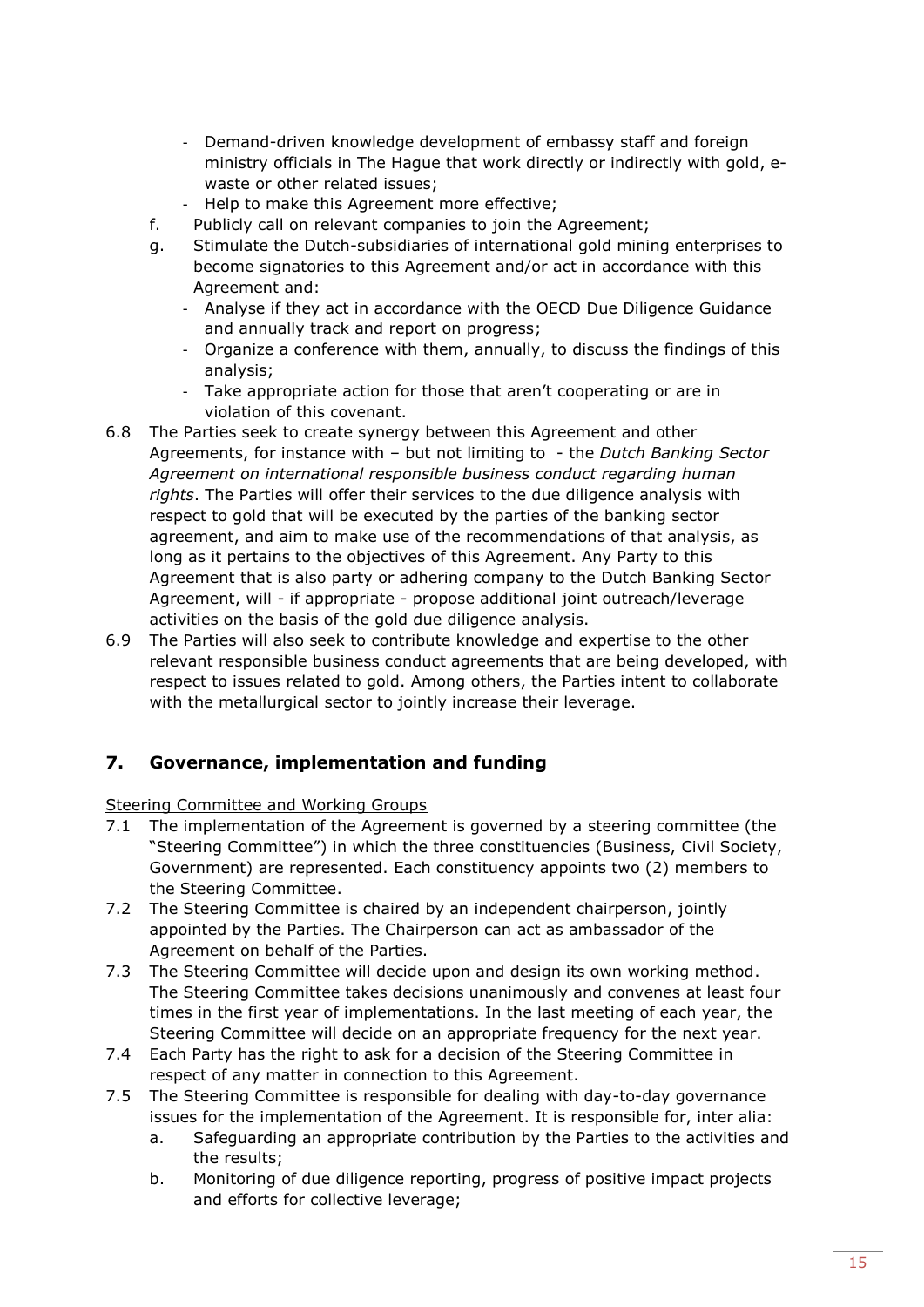- c. Convening a general assembly of the Parties (the "General Assembly") at least twice per year to inform the Parties of the steps taken to implement this Agreement;
- d. Agreeing on and managing the budget;
- e. Providing the Parties with recommendations for improvement or adaptions of the (implementation of) the Agreement, where needed;
- f. Making public an annual progress report of the implementation progress of this Agreement two months after the ending of the second quarter of each year of implementation.
- 7.6 The Steering Committee can install and discharge working groups (the "Working Groups") to support the implementation of the Agreement. Each Working Group consist of at least one member per constituency and reports to the Steering Committee. At the start of this Agreement, 3 Working Groups are installed (see Annex IV):
	- a. Working Group 1: Due diligence support and monitoring
	- b. Working Group 2: Positive impact projects
	- c. Working Group 3: Increasing and using collective leverage
- <span id="page-16-0"></span>7.7 The Parties have asked the Social and Economic Council of the Netherlands (SER) to host an independent secretariat to assist the Steering Committee and coordinate the Working Groups. The obligations and activities will be laid down in a separate agreement for services (*overeenkomst van opdracht*).
- 7.8 Annually, the secretariat of the Steering Committee (the "Secretariat") will draw up the draft annual budget for all costs associated with carrying out the obligations and activities following from the Agreement. The annual budget will be discussed and agreed with the Steering Committee, before being adopted. Any changes to the draft budget will need to be discussed with and approved by the SER. If additional (unforeseen) activities need to be financed under the annual budget, Parties will either (i) readjust their ambitions of carrying out the obligations and activities following from the Agreement, or (ii) agree on an extension of the annual budget and a strategy of obtaining additional resources.

### **Implementation**

- 7.9 The annual information on due diligence reporting provided by the Companies and Trade Associations will be sent in the second quarter of each year to the Secretariat. Reasons for non-disclosure need to be explained. The Secretariat will aggregate and anonymise any competitively sensitive information and direct the information to the Working Group *due diligence support and monitoring*. The Working Group will assemble and analyse the information for an annual monitoring report. The Secretariat will provide the annual monitoring report to the Steering Committee. Competitively sensitive information provided by individual Companies will not be shared with any representative of any other Company.
- 7.10 The Secretariat will treat any competitively sensitive information received from the Companies and Trade Associations as strictly confidential. No Party or Supporting Organisation will receive this competitively sensitive information. The Secretariat will aggregate and anonymise any competitively sensitive information so that this aggregated and anonymised information can be shared. In this regard, the Parties will sign a confidentiality protocol in which the exchange of competitively sensitive information will be further specified.
- 7.11 The Working Group *Positive impact projects* will make thorough inventory of existing positive impact projects in the gold sector and identify the potential of all Parties to join or support each project. This living document will be discussed in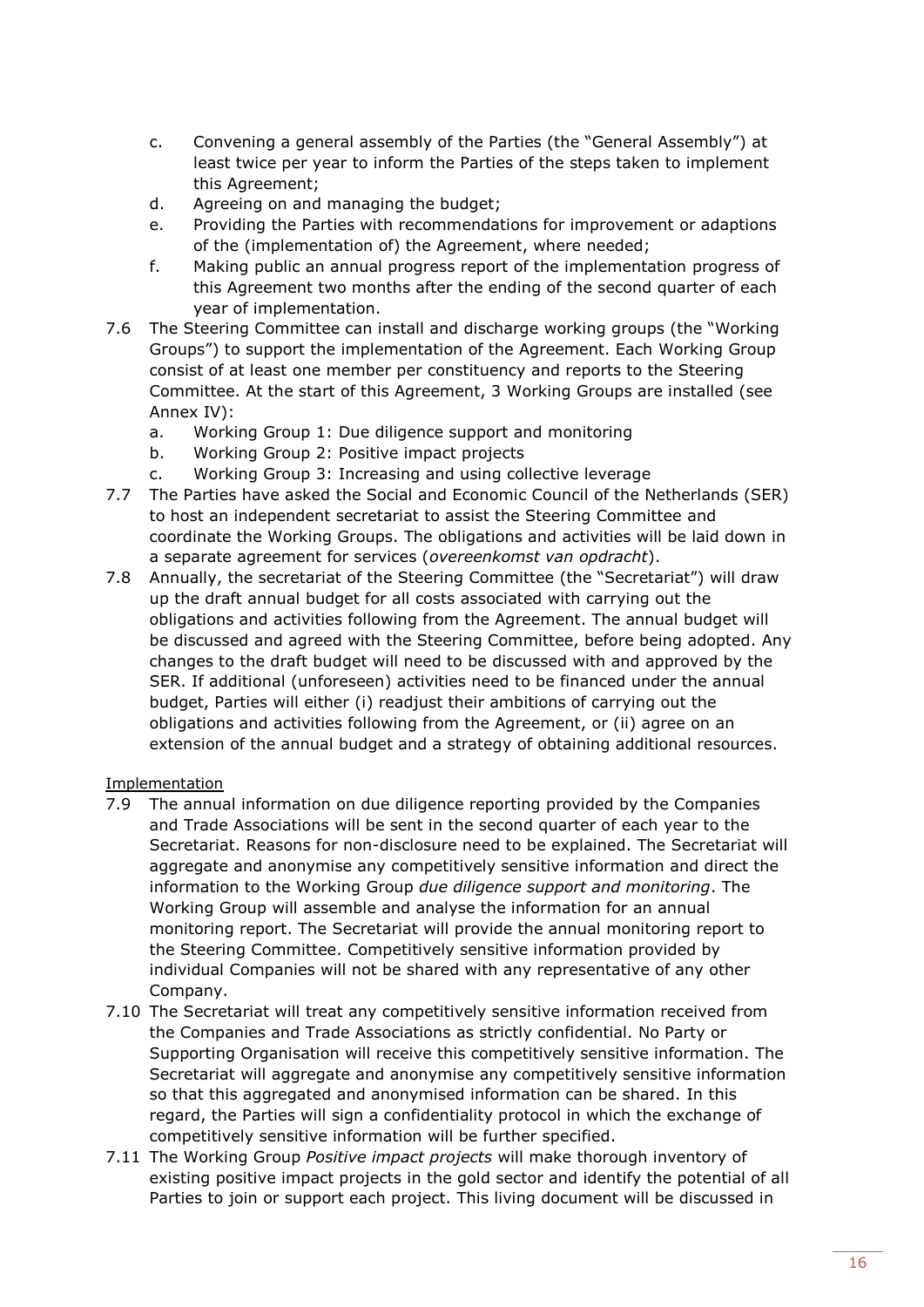the Steering Committee and General Assembly and is available upon request. The working group collects high level progress information of the project(s) and impact data of the indicators mentioned in section [5.](#page-12-0) The Secretariat will provide an annual impact projects report to the Steering Committee.

- 7.12 The Working Group *Increasing and using collective leverage* will design a strategy and action plan to organise collective leverage serving several purposes with different target groups:
	- a. Increase the number of signatories to the Agreement and other supporters of the Agreement;
	- b. Exchange information and/or share expertise;
	- c. Influence others;

The Working Group collects progress information of the collective leverage efforts through the indicators mentioned in section [6.](#page-13-0) The Secretariat will provide the annual collective leverage report to the Steering Committee.

7.13 After the first year of implementation, the Parties will evaluate whether the progress made in all aspects of the Agreement is satisfactory and identify possible next steps.

## Dispute resolution

- <span id="page-17-0"></span>7.14 If a dispute arises between a Party and another Party or Supporting Organisation with respect to the fulfilment of the commitments laid down in this Agreement, the parties to such a dispute (the "Disputing Parties") will primarily try to solve their dispute bilaterally in good faith.
- 7.15 If they cannot reach an agreement, the Steering Committee will deal with the issue. The Disputing Parties should provide the necessary information for a proper assessment of the dispute. The Steering Committee will initiate a dialogue with the Disputing Parties and can opt to invite any Party and third party to participate in this dialogue.
- <span id="page-17-1"></span>7.16 Within 2 months after this dialogue, the Steering Committee will reach an unanimous decision and recommend the Disputing Parties time-bound follow-up steps. The Steering Committee will make the decision public. If one the Disputing Parties has appointed a member to the Steering Committee, this member will refrain from the decision making of the Steering Committee.

### Funding

- 7.17 The funding of this Agreement is based on a budget which is agreed upon by the Parties.
- 7.18 Each Party is expected to contribute to the implementation of the Agreement in line with its existing mandate/responsibilities and organise capacity/ability accordingly, inter alia:
	- a. Due diligence efforts by the Companies
	- b. Support for Companies' due diligence efforts
	- c. Contribution to / engagement in positive impact projects
	- d. Participation in communication
	- e. Outreach to other organisations and initiatives
	- f. Contribute to collective leverage
- 7.19 In addition to these (in kind) contributions, the Parties contribute annually to the cost of the Secretariat of the Steering Committee and the independent chairperson, for the duration of the Agreement. The annual fee for each Party is set at €500 for the first year and will be raised with €50 per year. The Government is willing to augment these contributions to a total of €80.000 per year for the duration of the Agreement.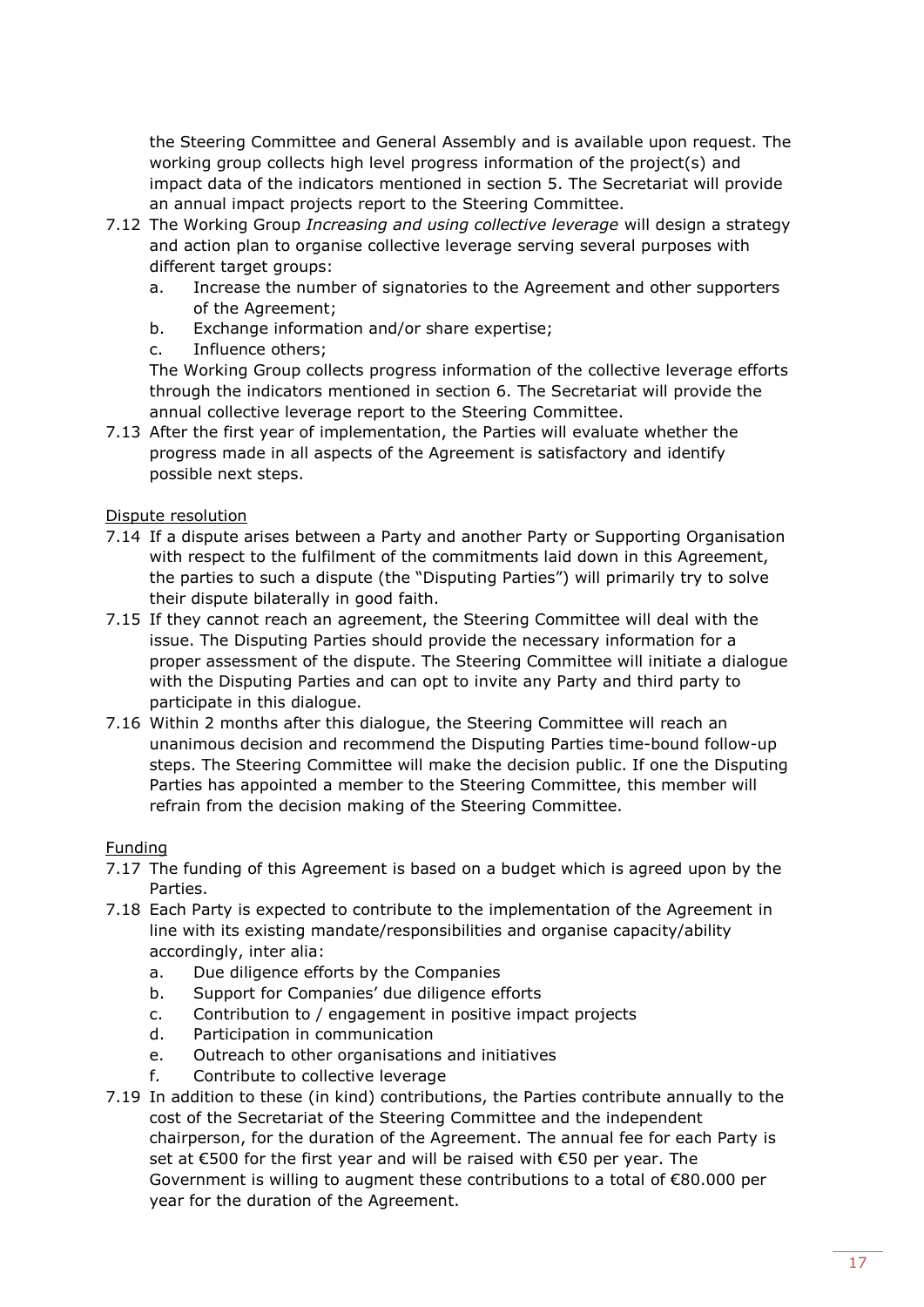## <span id="page-18-0"></span>**8. Final Provisions**

- 8.1 The Parties agree that this Agreement is not an enforceable agreement in law and that disputes about the implementation of this Agreement may be submitted in accordance with Articles [7.14](#page-17-0) to [7.16](#page-17-1) of this Agreement.
- 8.2 A Party may terminate its commitment to this Agreement, stating the reason or reasons for termination and giving three (3) months' notice to the Steering Committee. All of its commitments in this Agreement will cease to apply as of the date of termination. The Agreement shall remain in full force and have full effect for the other Parties.
- 8.3 All information that the Parties confidentially shared during the Agreement and in relation to the implementation of the Agreement will stay confidential after the duration of the Agreement and/or when a Party has terminated its commitment.

## <span id="page-18-1"></span>**9. List of Terms**

**Working towards a responsible gold value chain:** Companies or individuals who purchase, trade or work with gold or gold products take appropriate actions to implement this Agreement, implement the OECD Due diligence Guidance and support the increase of supply and demand of gold, produced under improved social and environmental conditions. They promote improved transparency of the gold supply chains and will not knowingly either directly or indirectly harm the environment, human rights, support illegal activity or any activity generally recognized as unacceptable.

**Code of Practice:** Commitments voluntarily made by companies, associations or other entities, which put forth standards and principles for the conduct of business activities in the marketplace.

**Management system:** Management processes and documentation that collectively provide a systematic framework for ensuring that tasks are performed correctly, consistently and effectively to achieve the desired outcomes, and that provide for continual improvement in performance.

**Artisanal or Small Scale Mining (ASM):** Formal or informal mining operations with predominantly simplified forms of exploration, extraction, processing, and transportation. ASM is normally low capital intensive and uses high labour intensive technology. "ASM" can include men and women working on an individual basis as well as those working in family groups, in partnership, or as members of cooperatives or other types of legal associations and enterprises involving hundreds or even thousands of miners. For example, it is common for work groups of 4-10 individuals, sometimes in family units, to share tasks at one single point of mineral extraction (e.g. excavating one tunnel). At the organisational level, groups of 30-300 miners are common, extracting jointly one mineral deposit (e.g. working in different tunnels), and sometimes sharing processing facilities.

**ASM Enterprises:** Artisanal and small-scale entities that are sufficiently formalised and structured to carry out this Guidance. As per the Appendix of the OECD Due Diligence Guidance, all artisanal and small-scale miners are encouraged to formalise in this regard.

**Conflict-affected and high-risk areas:** Areas identified by the presence of armed conflict, widespread violence, including violence generated by criminal networks, or other risks of serious and widespread harm to people. Armed conflict may take a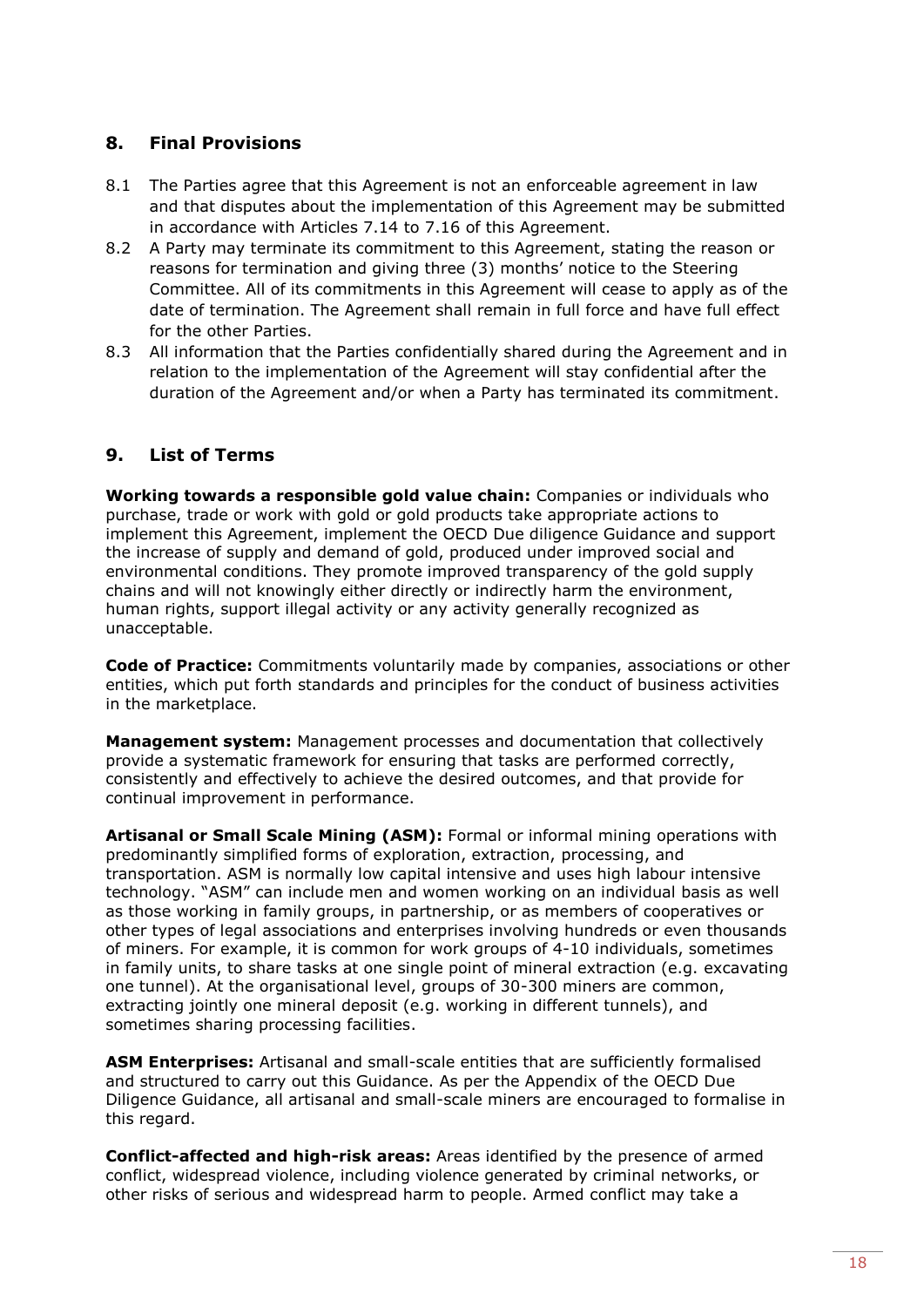variety of forms, such as a conflict of international or non-international character, which may involve two or more states, or may consist of wars of liberation, or insurgencies, civil wars. High-risk areas are those where there is a high risk of conflict or of widespread or serious abuses as defined in paragraph 1 of Annex II of the OECD Due Diligence Guidance. Such areas are often characterised by political instability or repression, institutional weakness, insecurity, collapse of civil infrastructure, widespread violence and violations of national or international law.

**Due diligence:** Due diligence is an on-going, proactive and reactive process through which companies can identify, prevent, mitigate and account for how they address their actual and potential adverse impacts as an integral part of business decisionmaking and risk management systems. Due diligence can help companies ensure they observe the principles of international law and comply with domestic laws, including those governing the illicit trade in minerals and United Nations sanctions.

**International Responsible Business Conduct (IRBC):** Entails companies' international compliance with laws and guidelines, regarding human rights, environmental protection, labour relations etc., even where these are poorly enforced and through their supply chains. The phrase 'responsible conduct through the chain' has the same connotation as IRBC.

**Industry Programme:** An initiative or programme created and managed by an industry organisation or similar industry initiative to support and advance some or all of the recommendations of the OECD Due Diligence Guidance. An Industry Programme may be a part of the organisation's broader activities that encompass other goals. Any reference in this Agreement to relevant activities and/or initiatives of an Industry Programme is understood to mean that such activities and/or initiatives will be consistent with the OECD Due Diligence Guidance.

**Institutionalised Mechanism:** An organisation created by and composed of representatives of governments, industries and civil society with a mandate to support and advance some or all of the recommendations of the OECD Due Diligence Guidance. Any reference in this Agreement to relevant activities and/or initiatives of an Institutionalised Mechanism is understood to mean that such activities and/or initiatives will be consistent with the OECD Due Diligence Guidance.

**International Value Chain:** Concerns a system whereby different phases of production, trade or investment take place in different countries.

**Supply Chain:** Refers to the system of all the activities, organisations, actors, technology, information, resources and services involved in moving gold or gold bearing materials from the source to end consumers.

**Upstream supply chain and Upstream Companies:** Upstream supply chain means the gold supply chain from the mine to refiners. Upstream companies include miners (artisanal and small-scale enterprises or medium and large-scale gold mining companies), local gold traders or exporters from the country of gold origin, transporters, international gold traders of Mined/Recyclable Gold and refiners. Artisanal and small-scale gold producers such as individuals, informal working groups or communities are not expected included as upstream companies for the purposes of carrying out due diligence in line with the OECD Due Diligence Guidance, although they are encouraged to remain involved in due diligence efforts of their customers and formalise so they can carry out due diligence in the future.

**Downstream supply chain and Downstream Companies:** Downstream supply chain means the gold supply chain from refiners to retailers. Downstream companies include refined gold traders and gold markets, bullion banks and exchanges or other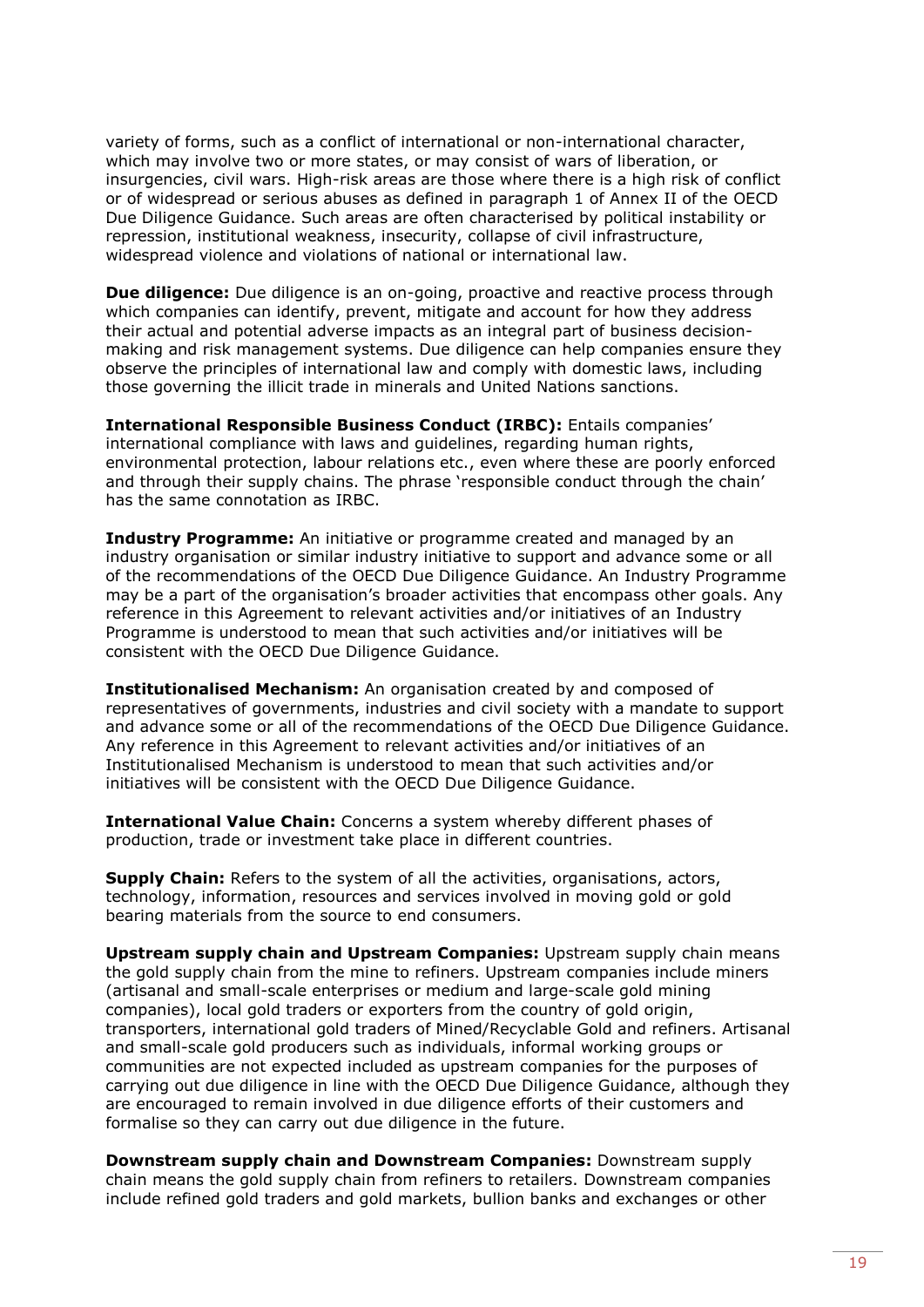entities that do their own gold vaulting, jewellery manufacturers and retailers, and other companies using gold in the fabrication of products (e.g. manufacturers and retailers of electronics or medical devices).

**Red-flags:** Indicators of potential violations of international human rights in company practices as well as in the supply chain (ref. OECD Due Diligence Guidance, p. 79).

**Urban Mining:** Reclaiming materials/minerals (in this case gold) from products, waste and other secondary sources that would otherwise be lost in the ecosystem, such as in landfills.

**E-waste Gold / Urban Mined Gold:** Gold recovered or extracted from electronic waste material and other secondary sources.

**Gold produced under improved social and environmental conditions**: refers to circumstances in which the gold has been produced, for example in a positive impact project. The improvements should be explicit and monitored in such a project.

**Circular Economy:** An economy restorative and regenerative by design, aiming to keep products, components and materials in the economy at their highest utility and value at all times.

**Eco-design:** an approach to designing products with special consideration for the environmental impacts of the product during its whole lifecycle, including the end-oflife phase.

**Recycling:** the process of converting waste materials into new materials and objects.

**Responsible Public Procurement:** involves conscious and direct efforts of contracting authorities to take social and environmental considerations into account in during the procurement of goods and services.

**Legitimate artisanal and small-scale mining and legitimate collection and processing of e-waste:** The legitimacy of artisanal and small-scale mining and/or informal collection and processing of e-waste is a difficult concept to define because it involves a number of situation-specific factors. For the purposes of this Agreement, legitimate refers, among others, to artisanal and small-scale mining and/or informal collection and processing of e-waste that is consistent with applicable laws. When the applicable legal framework is not enforced, or in the absence of such a framework, the assessment of the legitimacy will take into account the good faith efforts of artisanal and small-scale miners and/or informal collectors and processors of e-waste and enterprises to operate within the applicable legal framework (where it exists) as well as their engagement in opportunities for formalisation as they become available (bearing in mind that in most cases, there is very limited or no capacity, technical ability or sufficient financial resources to do so). In either case, Artisanal and small-scale mining, as with all mining and informal collection and processing of e-waste, cannot be considered legitimate when it contributes to conflict and serious abuses associated with the extraction, transport or trade of minerals as defined in Annex II of the OECD Due Diligence Guidance.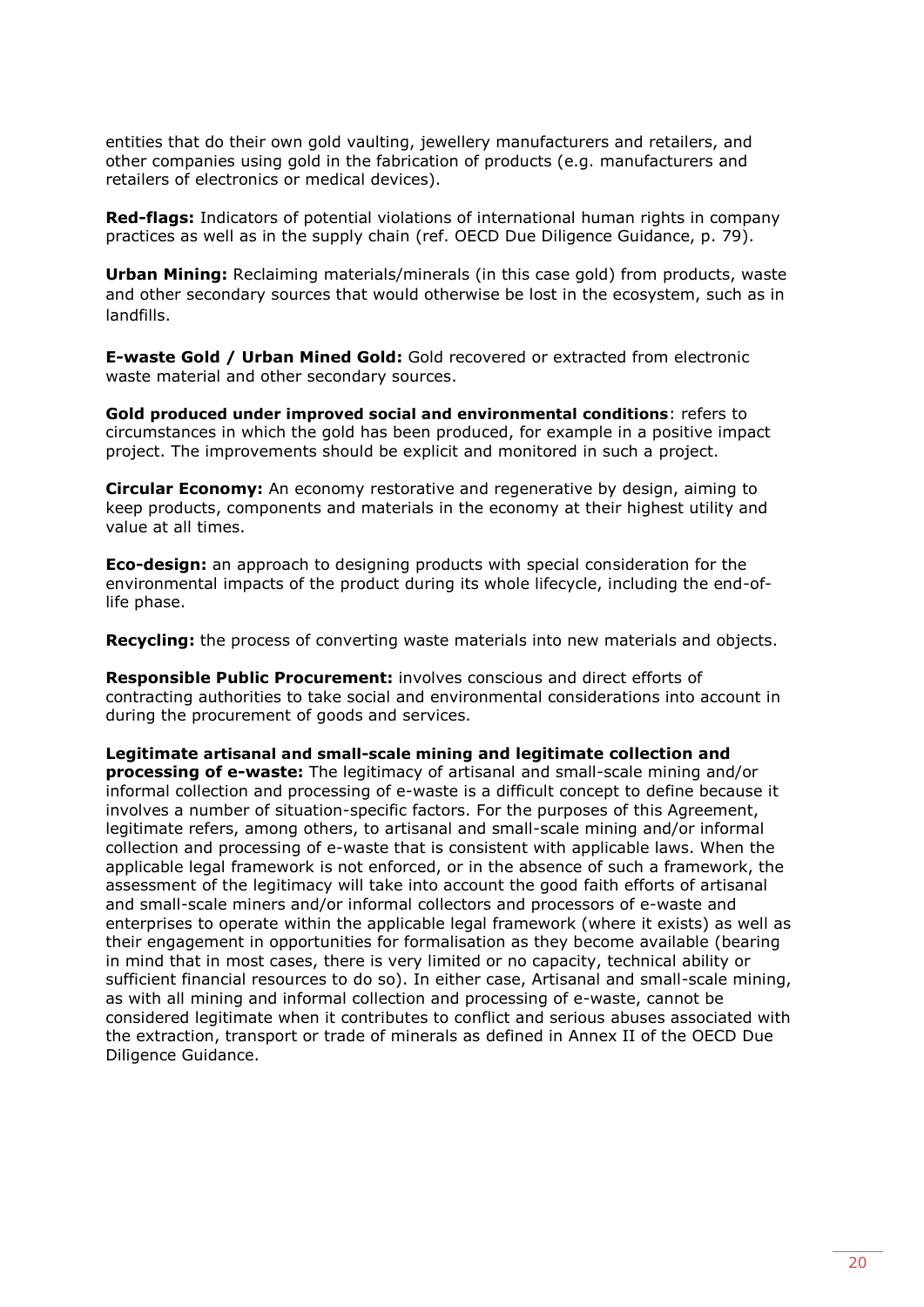## **THUS AGREED AND SIGNED 19 JUNE 2017 IN THE HAGUE,**

Companies ……….

Trade associations of downstream companies ……………

Labour unions …………….

Governmental organisations ………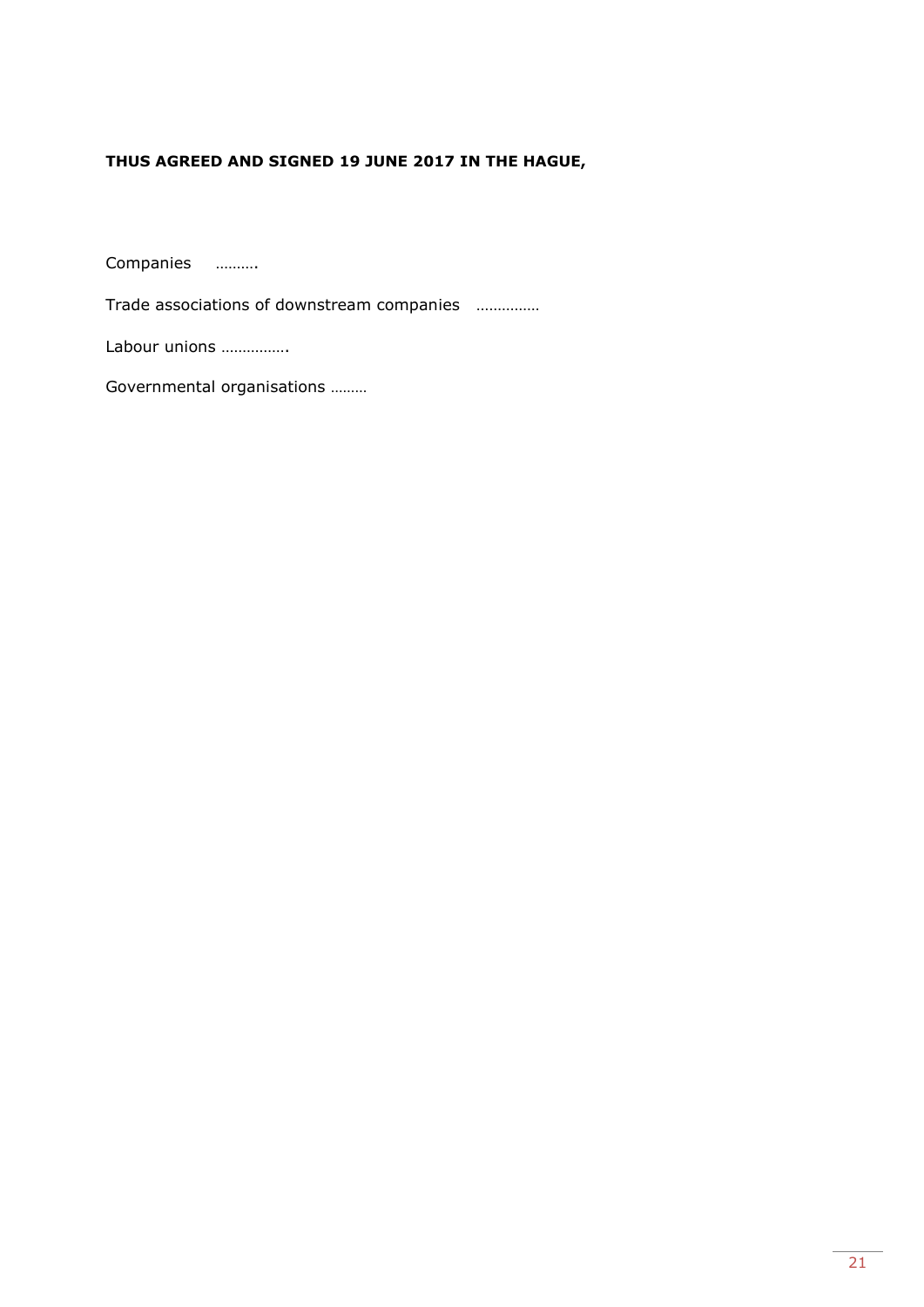## <span id="page-22-0"></span>**Annex I: List of issues and risks in mining and processing of gold**

The Parties recognise the identified and prioritised risks in the Model Supply Chain Policy for a Responsible Global Supply Chain of Minerals from Conflict-Affected and High-Risk Areas of the OECD Due Diligence Guidance.<sup>16</sup> The following risks are mentioned:

- i. Any forms of torture, cruel, inhuman and degrading treatment;
- ii. Any forms of forced or compulsory labour, which means work or service which is exacted from any person under the menace of penalty and for which said person has not offered himself voluntarily;
- iii. The worst forms of child labour;
- iv. Other gross human rights violations and abuses such as widespread sexual violence;
- v. War crimes or other serious violations of international humanitarian law, crimes against humanity or genocide.<sup>17</sup>
- vi. Non-state armed groups
- vii. Public or private security forces
- viii. Money laundering
	- ix. Bribery and fraudulent misrepresentation of the origin of gold
	- x. Payment of taxes, fees and royalties due to governments.

In addition, parties have identified the following risks based on the KPMG report and the Profundo report and their own input. The parties recognise that the issues are prioritised in and around mines.

#### Environmental issues LSM

- Accidents and incidents related to chemicals
- Surface water impacts
- Physical land alteration
- Deforestation
- Biodiversity impact
- Mining waste
- Non-Mining waste
- Impact on the ground water
- Post Closure maintenance

#### Supply Chain issues LSM

- Domination of LSM
- Taxation issues
- Financial contribution to host country budgets

#### Social issues LSM

- Land Rights & Contested land
- Impact on local communities
- Resettlement
- Health & Safety issues

<sup>&</sup>lt;sup>16</sup> This Model Supply Chain Policy for a Responsible Global Supply Chain of Minerals from Conflict-Affected and High-Risk Areas is intended to provide a common reference for all actors throughout the entire mineral supply chain. Companies are encouraged to incorporate the model policy into their existing policies on corporate social responsibility, sustainability, or other alternative equivalent.

<sup>&</sup>lt;sup>17</sup> OECD Due Diligence Guidance for Responsible Supply Chains of Minerals from Conflict-Affected and High-Risk Areas, p. 20-24.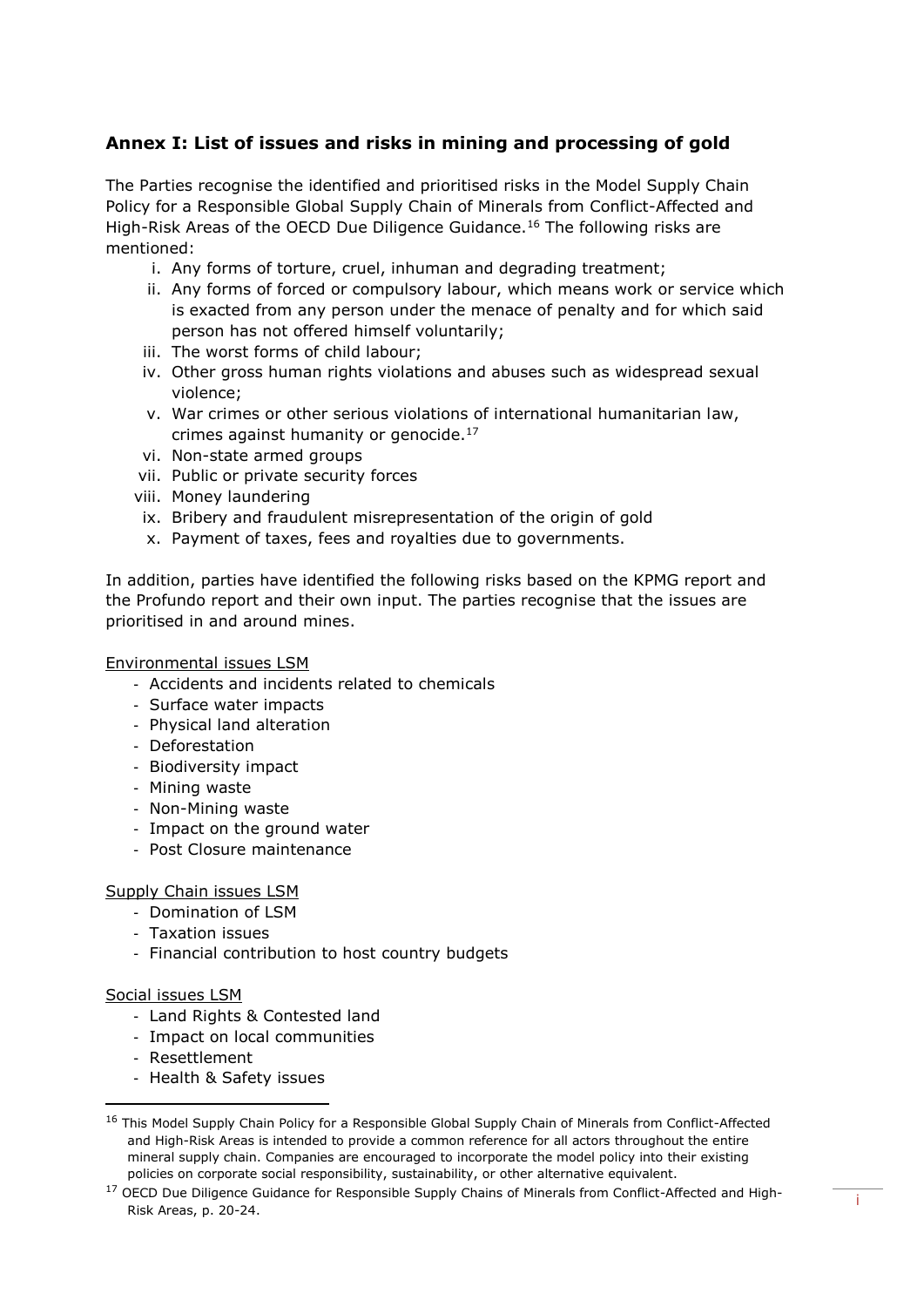- Labour conditions / Unhealthy and unsafe working conditions for children
- Social instability/conflict
- Unemployment and related social impact
- Loss of livelihood, malnutrition for children due to land deprivation

Environmental issues ASM

- Land use change/biodiversity loss
- Waste management
- Illegal land use
- Illegal chemical use

#### Trade and supply chain issues

- Traceability
- Money laundering & gold laundering
- Taxation issues

#### Social issues ASM

- Health & Safety issues
- Labour exploitation
- Potential driver for rural exploitation
- Social instability/conflict
- Poor security
- Violence
- Organized crime/ Financing of conflicts
- Deprivation of the right to a clean, safe and healthy living environment.
- Child labour
- Gender issues
- In-migration (consequences: pressure on basis services, children/parent separation, sexual exploitation)
- Recruitment of armed groups and loss of access to schools due to conflict
- Low profile of individual ASM's
- Lack of a structured sales channel

Issues in urban mining & recycling of e-waste

- Unsafe processing & collection of e-waste
- Child labour in e-waste collection & processing
- Inefficient processing of e-waste, losing a lot of value, and creating extra waste
- Illegal smuggling of e-waste, especially from and between developing countries
- Lack of experience & knowledge in developing countries for dealing with e-waste
- Unnecessary recycling of reusable items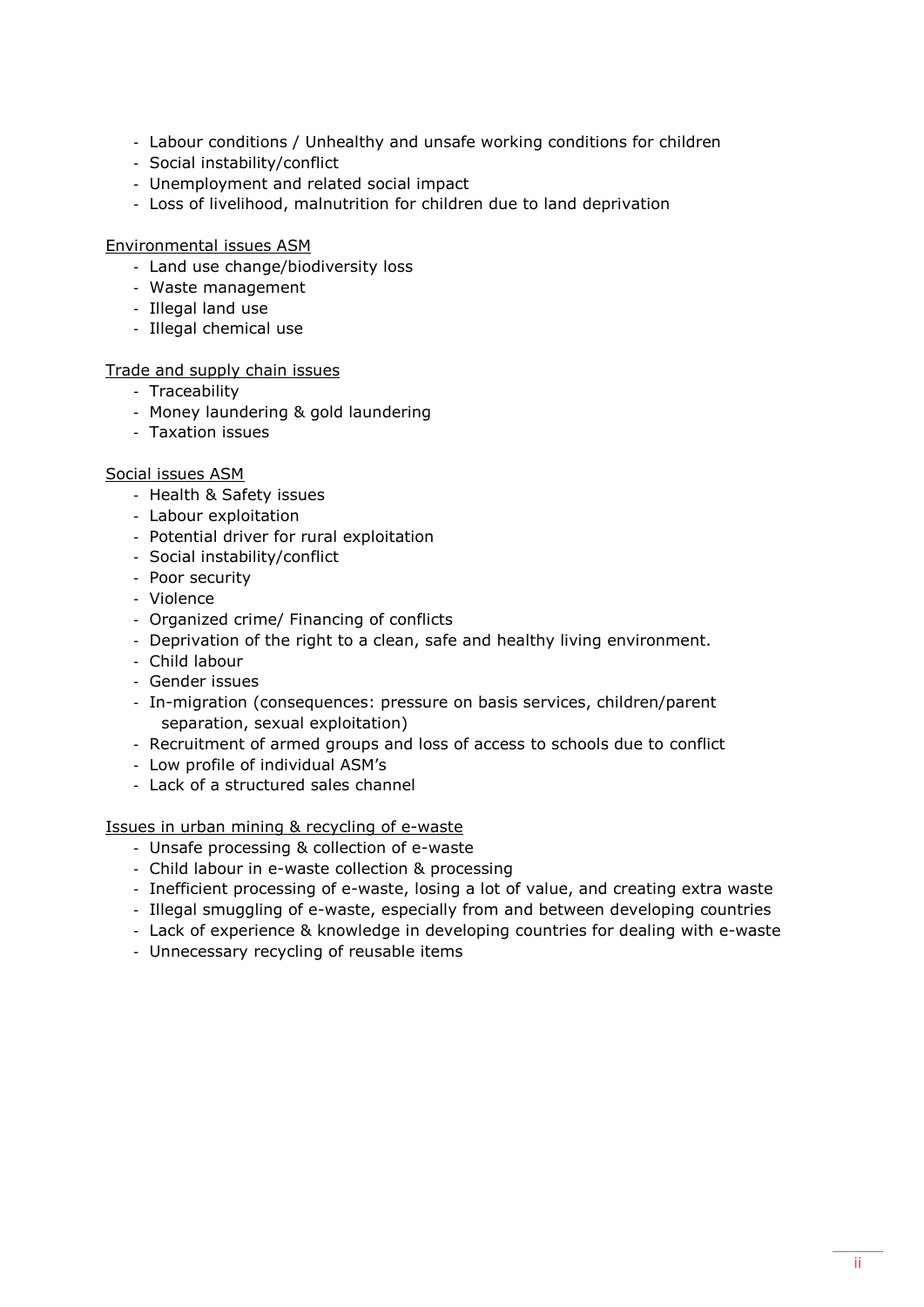## <span id="page-24-0"></span>**Annex II: The Parties to the Agreement**

The Parties to this Agreement regard it as an open agreement and welcome others to sign.

The Founding Parties to this Agreement are:

## 1. **Companies**

- ‑ Closing the Loop
- ‑ Cookson Drijfhout B.V.
- ‑ Fairphone B.V.
- ‑ House of Eléonore
- ‑ Lucardi Juwelier
- ‑ Peter Bruining B.V.
- ‑ Philips
- ‑ Schöne Edelmetaal B.V.
- ‑ Sims Recycling Solutions

## 2. **Trade associations of downstream companies**

- ‑ Federatie Goud en Zilver (FGZ) as representative of the members of de Nederlandse Juweliers en Uurwerkenbranche (NJU) and Vereniging Goud- en Zilversmeden (VGZ)
- ‑ Nederlands Gilde van Goudsmeden (NGG)

### 3. **Civil society organisations**

- ‑ Foundation IUCN National Committee for the Netherlands
- ‑ Nationaal Comité UNICEF Nederland
- ‑ Solidaridad
- ‑ Stop Child Labour

### 4. **Labour unions**

‑ Federatie Nederlandse Vakbeweging (FNV)

### 5. **Governmental organisations**

‑ The Ministry of Foreign Affairs of the Netherlands, on behalf of the government of the Netherlands

The Parties acknowledge the positive contribution of RLG Europe B.V. and Stichting Max Havelaar (Fairtrade) to this Agreement and anticipate their further involvement in the future.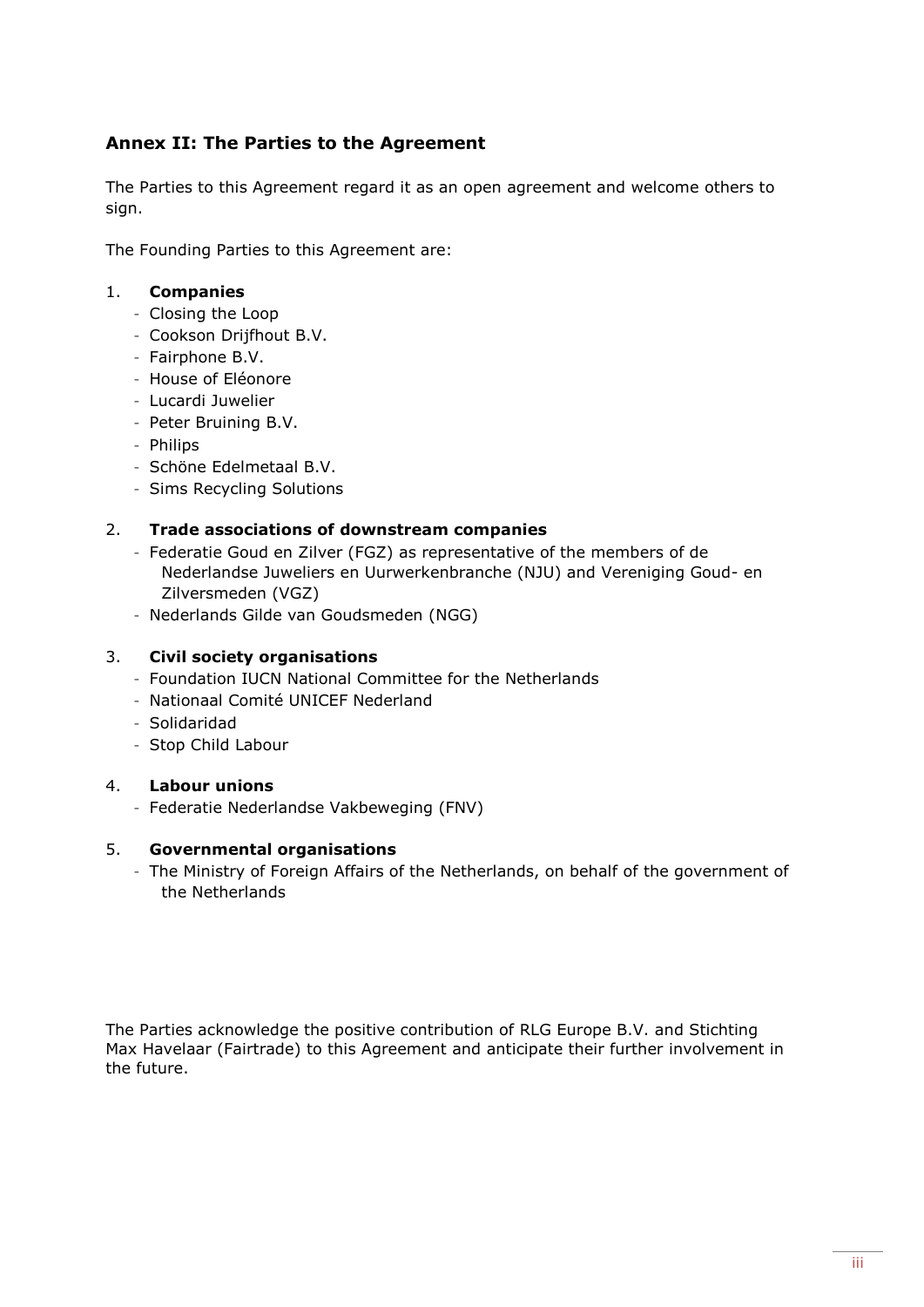## <span id="page-25-0"></span>**Annex III: Joint forces to tackle child labour – from gold mines to the electronics supply chain**

Artisanal and small-scale gold mining is a challenging sector when it comes to working conditions and child labour. About half of the people involved in Artisanal and Smallscale Mining (ASM) extract gold, generating 12 to 15 percent of total worldwide gold production. Up to 1.5 million children are involved in ASM and exposed to serious risks (including collapsing mines, carbon monoxide poisoning and mercury use).

As the world's third largest consumer of gold (after the jewellery and financial sectors), the electronics industry could play a significant role in creating the necessary demand for more responsibly mined gold. However, the supply chain for electronic products is long and complex. It typically spans 7 or more tiers between gold mine and end user. The risk of child labour is estimated to be highest at the deepest level of the supply chain, in the mines.

To effectively tackle child labour in ASM communities, a partnership was created between NGOs that are experts in addressing child labour and responsible mining (Hivos/Stop Child Labour (SCL), UNICEF, Fairtrade and Solidaridad) and two sustainable frontrunners in the electronics industry - Fairphone and Philips. The parties agreed to join forces and develop activities for at least two years, with the aim of tackling child labour in Uganda by working closely with mining communities and connecting more responsible gold to the supply chains of Philips and Fairphone.

The reasoning underlying the goals of the consortium is that if ASM communities are more aware of the negative impact of child labour and support children receiving good quality education, and if ASM miners can generate sustainable income with safe and efficient mining practices, and if supply chain actors provide market access for responsibly mined ASM gold in their supply chain, then child labour in ASM communities in Busia, Uganda, will be reduced.

During the collaboration, activities of the parties will aim to:

- ‑ Prevent and reduce all forms of child labour through the implementation of Child Labour Free Zones, involving all stakeholders within the area, including teachers, parents, children, unions, community groups, local authorities and employers
- ‑ Increase economic prosperity in designated mining areas through access to improved mining equipment and capacity-building trainings
- ‑ Provide long-term, sustainable access to international markets by piloting a scalable export model, linking the verified small-scale mined gold to off takers connected to the electronics industry
- ‑ Monitor, evaluate and share results to expand impact and provide opportunities to replicate best practices across other supply chains and industries

By taking a multi-pronged approach which encourages behavioural change, the collaboration aims to contribute to the vision of economically prosperous and child-free mining communities within the next 5 years.